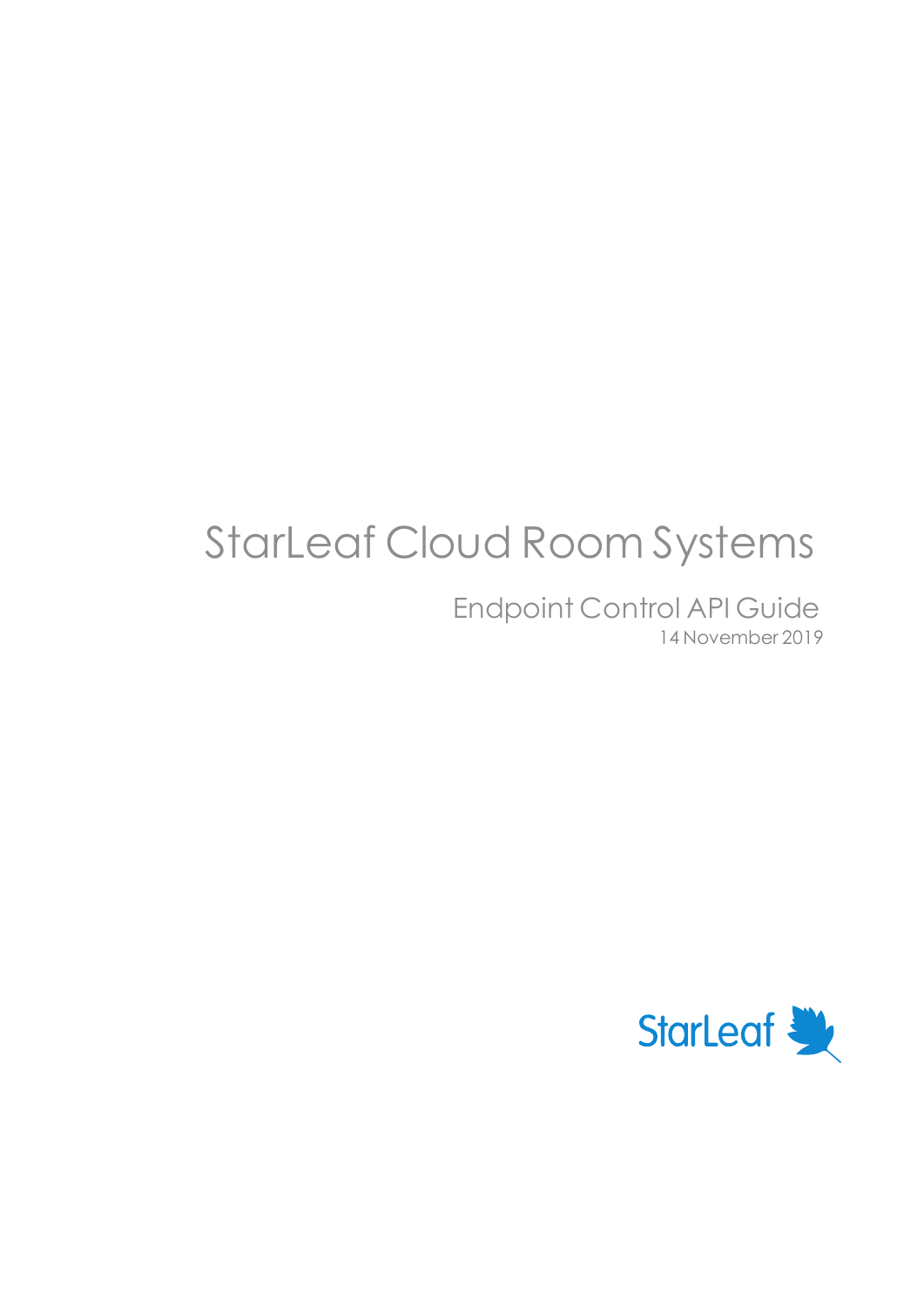# **Contents**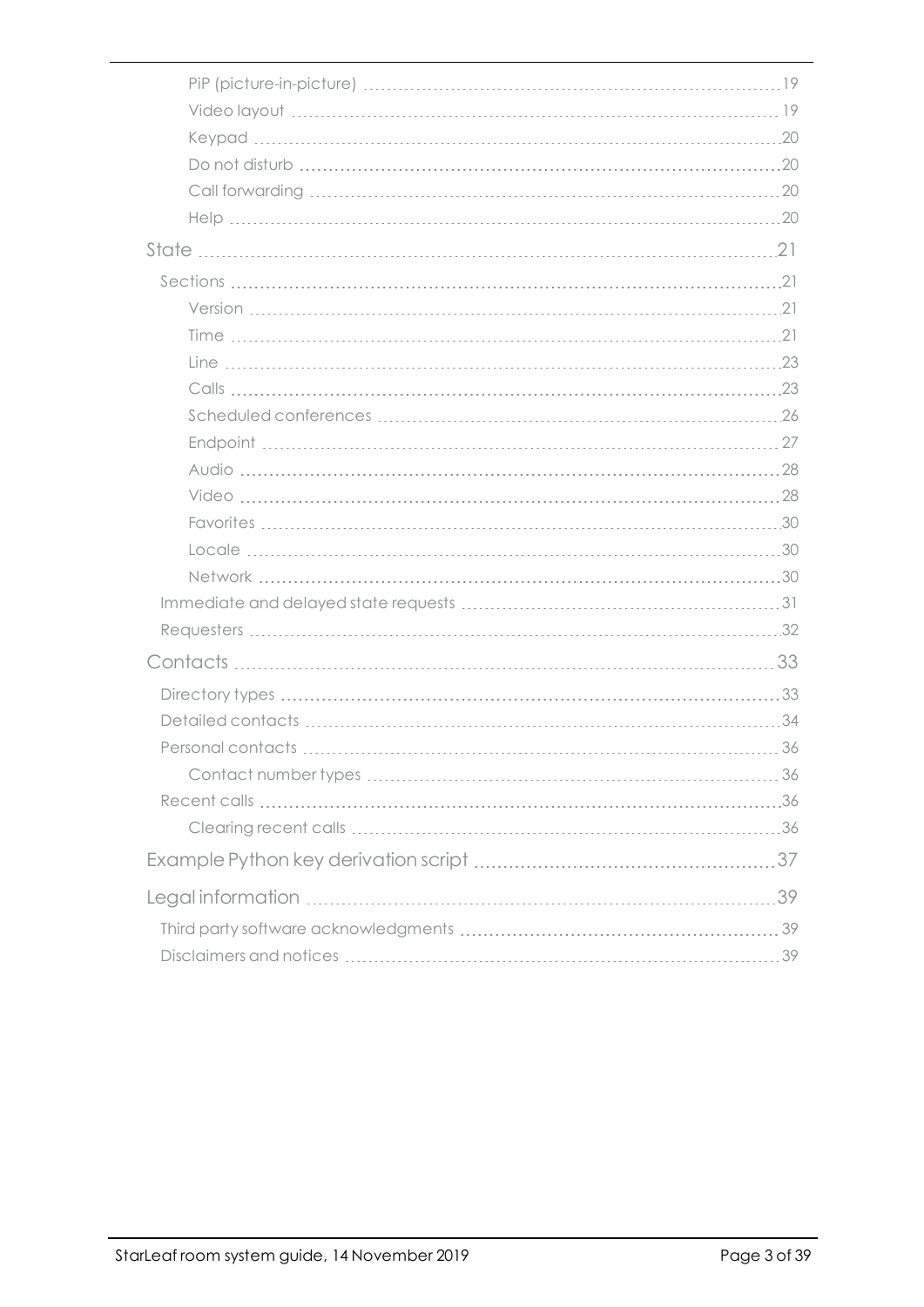# <span id="page-3-0"></span>**1. Introduction to endpoint control**

The Endpoint Control API is a protocol used over IP or serial connection to a StarLeaf endpoint. This protocol allows both control of the StarLeaf touchscreen and information on the state of the system. This allows implementing an external controller such as those produced by Crestron.

This API is available for all StarLeaf Cloud hardware.

**Note:** To use the API, contact **StarLeaf Support** to enable the Endpoint API Option for the endpoint to which you want to connect.

There are modules available for Crestron, Extron, and AMX that use this StarLeaf Endpoint Control API (ECAPI). To access these modules, go to: the [Endpoint](https://support.starleaf.com/product/api/endpoint) Control support page.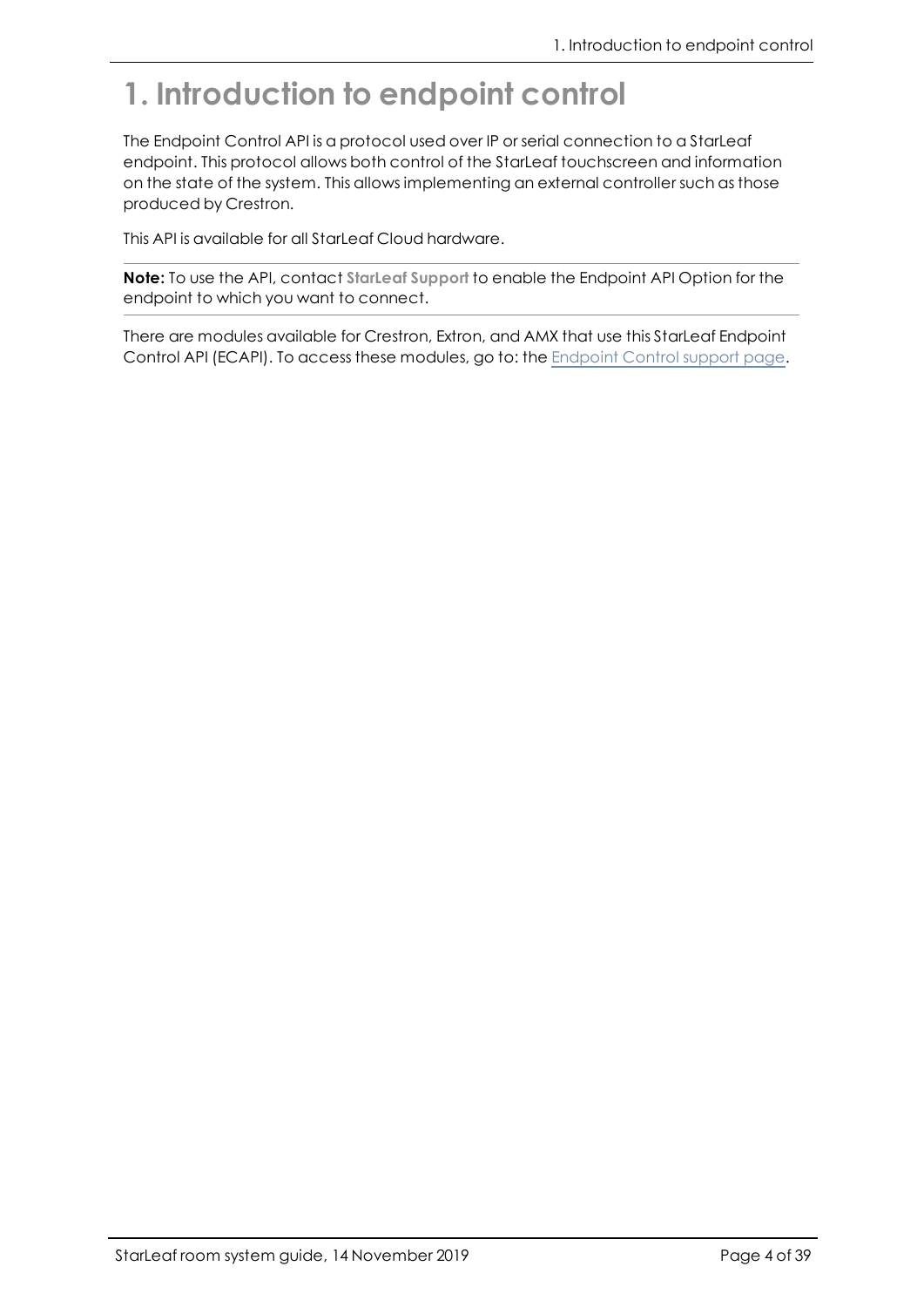# <span id="page-4-0"></span>**2. Connecting over IP**

Each StarLeaf Cloud endpoint runs an HTTP server and supports HTTP 1.0 and 1.1.

You may prefer to use HTTP 1.1 because it allows multiple requests per connection to the server.

<span id="page-4-1"></span>The HTTP connection uses port 23456.

### **2.1. IP authentication**

To use this API over an IP connection, you must first authenticate.

To authenticate:

- 1. Fetch the path **/auth**, which returns a JSON object.
- 2. Extract the **salt** and **iterations** fields.
- 3. Convert the **salt** (which is a hex string) to binary.
- 4. Derive the key from the password along with the **salt** and **iterations**

#### **key = PBKDF2(HMAC-SHA256, password, salt, iterations, 256)**

5. Derive the response from the derived key and the **challenge** field:

#### **response = HMAC-SHA256(key, challenge)**

- 6. Fetch **/auth** again, with **challenge** and **response** as arguments.
- 7. If successful, the boolean field **authenticated** in the returned object is **true** and string field **session** is present.

Refer to Example Python key [derivation](https://support.starleaf.com/integrating/cloud-endpoint-control-api/example-python-script/) script for an example of how to derive the key.

When authentication is successful and the **session** value obtained, it can be provided as a parameter to all future requests requiring that authentication level.

A session lasts indefinitely while in use, but times out one hour after the last request. A **challenge** string times out after one minute, and can only be used once (after making an incorrect response, a new challenge must be fetched to try again).

Note that the **salt** and **iterations** fields are constant for each set password, so the key need only be derived once.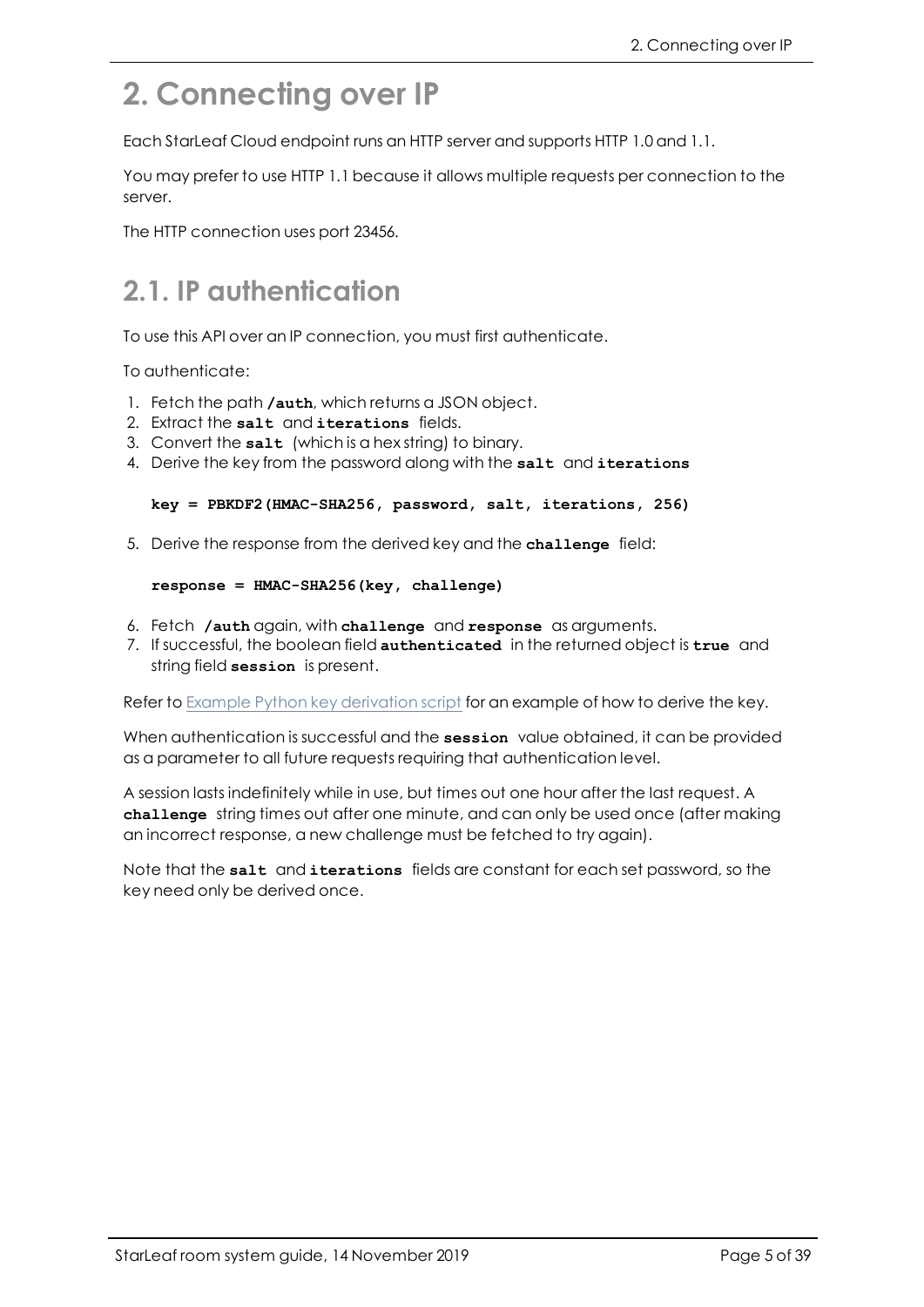### <span id="page-5-0"></span>**2.1.1. HTTP cookies**

The returned **session** field when authenticating is also set as a session cookie, allowing browser-style clients to make use of the authenticated state without further effort.

<span id="page-5-1"></span>Fetching the path **/auth** with no parameters (other than the cookie) returns the above object indicating whether the user is authenticated.

### **2.2. Sending requests over IP**

Use either POST and JSON or GET/HEAD and URI queries.

If you are connecting over IP, any request can be given the additional boolean option **pretty** to enable pretty-printing of the JSON output. This adds whitespace to make the output easier to read while not changing semantics.

#### <span id="page-5-2"></span>**2.2.1. Using POST and JSON queries**

The request parameters are supplied in JSON format as the body of a HTTP POST request.

For example:

```
POST /action HTTP/1.0
```

```
{
  "action": "dial",
  "number": "1234"
}
```
#### <span id="page-5-3"></span>**2.2.2. Using GET/HEAD and URI queries**

The request parameters are rendered inside the GET or HEAD query string.

For example:

#### **HEAD /action?action=dial&number=1234 HTTP/1.0**

Query values can only contain integers, strings and true boolean values. Integers and strings are passed directly (no quoting is required with strings). Boolean values are set by passing them without any value. Boolean values cannot be set to **false** through this interface – if that is required, JSON must be used instead.

#### **HEAD /action?action=audio\_mute&on HTTP/1.0**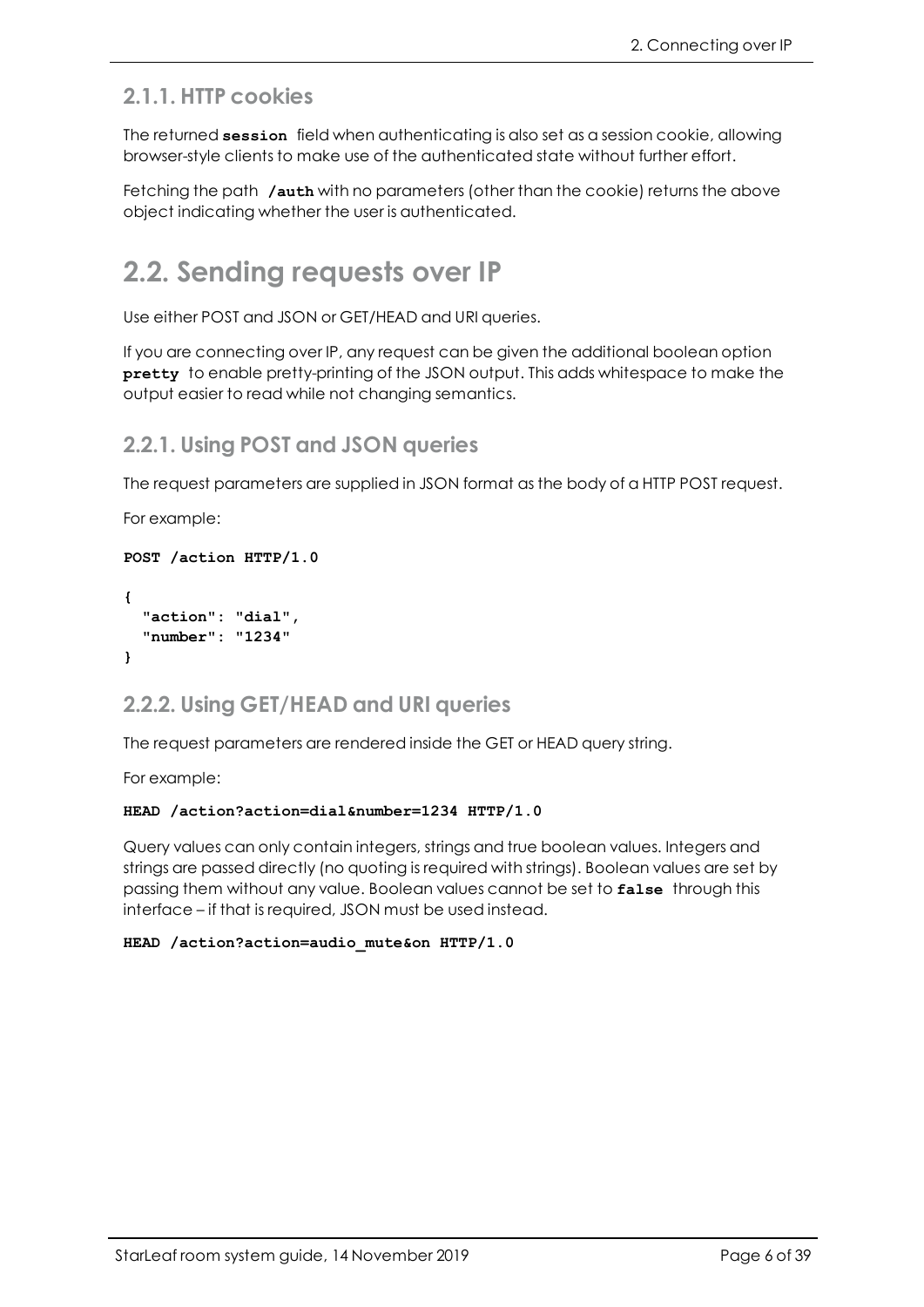## <span id="page-6-1"></span><span id="page-6-0"></span>**3. Connecting over serial**

## **3.1. Serial port**

The serial port on the Group Telepresence 3330 (GT Mini) is labeled **COM**. The serial port on the Group Telepresence 3351 is labeled **COM 2**.

The settings for the port are: "115200,8,N,1".

The description given here presumes that you are connecting the room system to an RS-232 DTE (a PC for example).

PC end
Room system end
Room system end
Room systemend
Room systemend
Room systemend
Room systemend
Room systemend
Room systemend
Room systemend
Room systemend
Room systemend
Room systemend
Room systemend
Room systemend
Roo



### <span id="page-6-2"></span>**3.1.1. Pinout**

| PC end | <b>DTE signal names</b> | Room system end      |
|--------|-------------------------|----------------------|
|        | <b>RXD</b>              |                      |
|        | TXD                     |                      |
|        | GND                     |                      |
|        |                         | Do not connect Pin 1 |

### <span id="page-6-3"></span>**3.2. Sending requests over the serial connection**

Each request consists of a JSON-formatted object, terminated by a newline. The object must contain another object called request, which is processed in exactly the same way as the content of the HTTP POST request above.

For example, to dial the number 1234 send the following:

```
{"request":{"action":"dial","number":"1234"}}\n
```
To request the current call state, send:

```
{"request":{"action":"state","filter":"calls"}}\n
```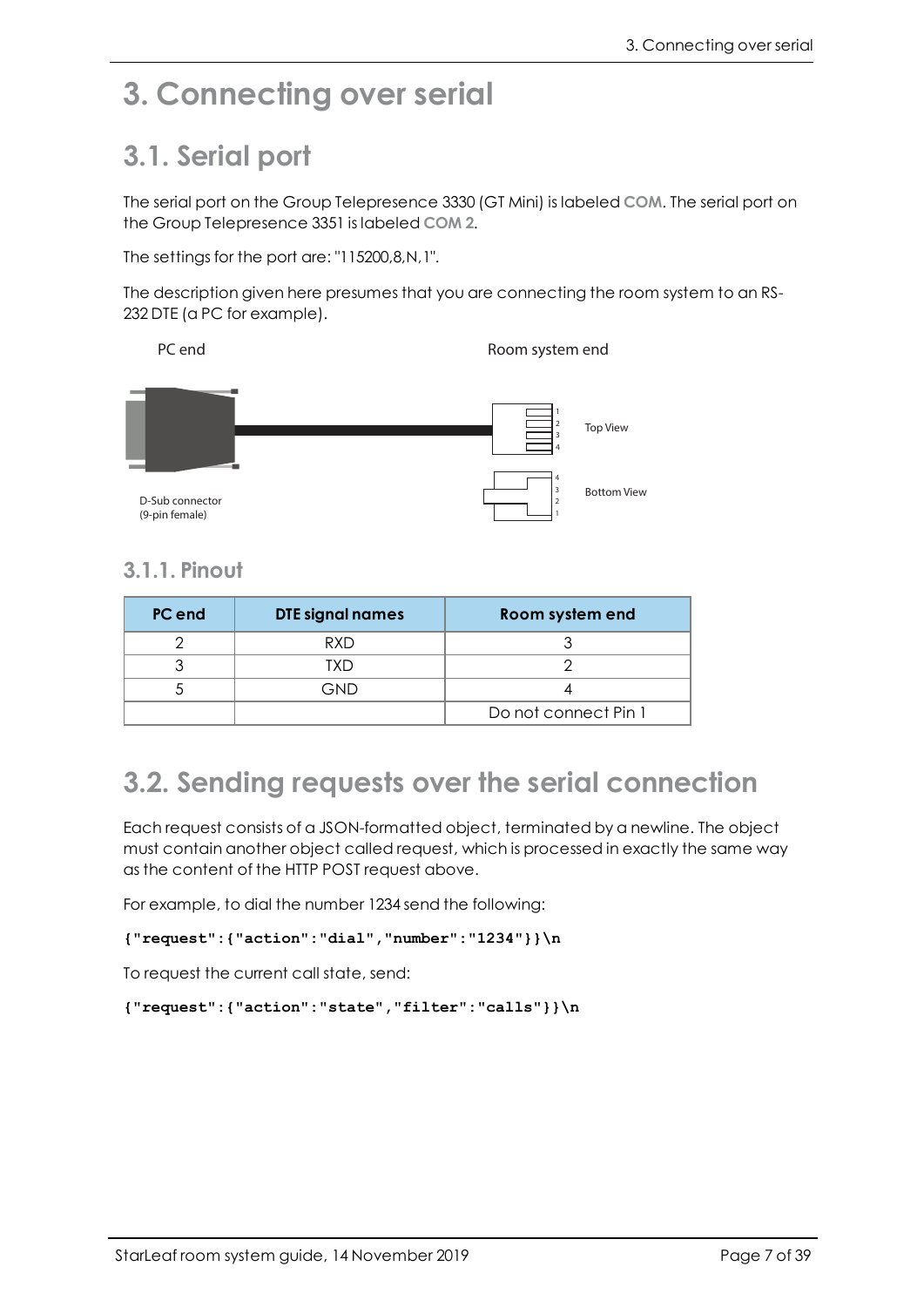### <span id="page-7-0"></span>**3.3. Example responses using the serial connection**

For example, if the endpoint receives the request:

```
{"id":42,"request_example":"one","request"
{"action":"dial","number":"1234"}}\n
```
It might send the response:

#### **{"id":42,"request\_example":"one","response":null}\n**

Which indicates success in that the endpoint has received the request and returned a response. For actions, this is usually returned immediately.

State updates work similarly, though may be returned at some point in future. If the endpoint receives a request like:

```
{"id":17,"request_example":"two","request":{"action":"state","filter":
"calls","counter":567}}\n
```
The endpoint does not send a response until the call state updates. If an incoming call arrives, this is updated and the endpoint sends the response:

```
{"id":17,"request_example":"text","response":{"counter":578,"calls":
{"counter":91,"list":[{"id":90123,"state":3,"call_time":0,"start_time"
:0,"participants":[{"id":90124,"state":2,"name":"FooBar","number":
"1234"}]}]}}\n
```
And an example of a failing request:

```
{"id":23,"request_example":"three","request":{"action":"hold"}}\n
```
With response:

```
{"id":23,"request_example":"three","response":{"error_code":7,"error_
message":"Invalid state for action hold: no usable default call for
action."}}\n
```
#### <span id="page-7-1"></span>**3.3.1. Example serial-connection session**

Below is an example session showing a request on the state of the audio and also switching the audio mute on. The example session shows you how you might use unique IDs per request. You can see that this is useful, because in the example the responses are not in the same order as the requests, but are identifiable by the ID. The example session also shows correct usage of the counter.

```
Send {"id":1,"request":{"action":"state","filter":"audio"}}\n
Receive: {"id":1,"response":{"counter":385,"audio":{"counter":10,"mute:
false,"incall_volume":0,"ringer_volume":5,"adjunct_volume":6}}\n
Send: {"id":2,"request":{"action":"state","filter":"audio","counter":
385}}\n
Send: {"id":3,"request":{"action":"audio_mute","off":true}}\n
Receive: {"id": 3,"response":null}\n
Send: {"id":4,"request":{"action":"audio_mute"}}\n
Receive: {"id":4,"response":null}\n
Receive: {"id":2,"response":{"counter":394,"audio":{"counter":11,"mute:t
rue,"incall_volume":0,"ringer_volume":5,"adjunct_volume":6}}\n
```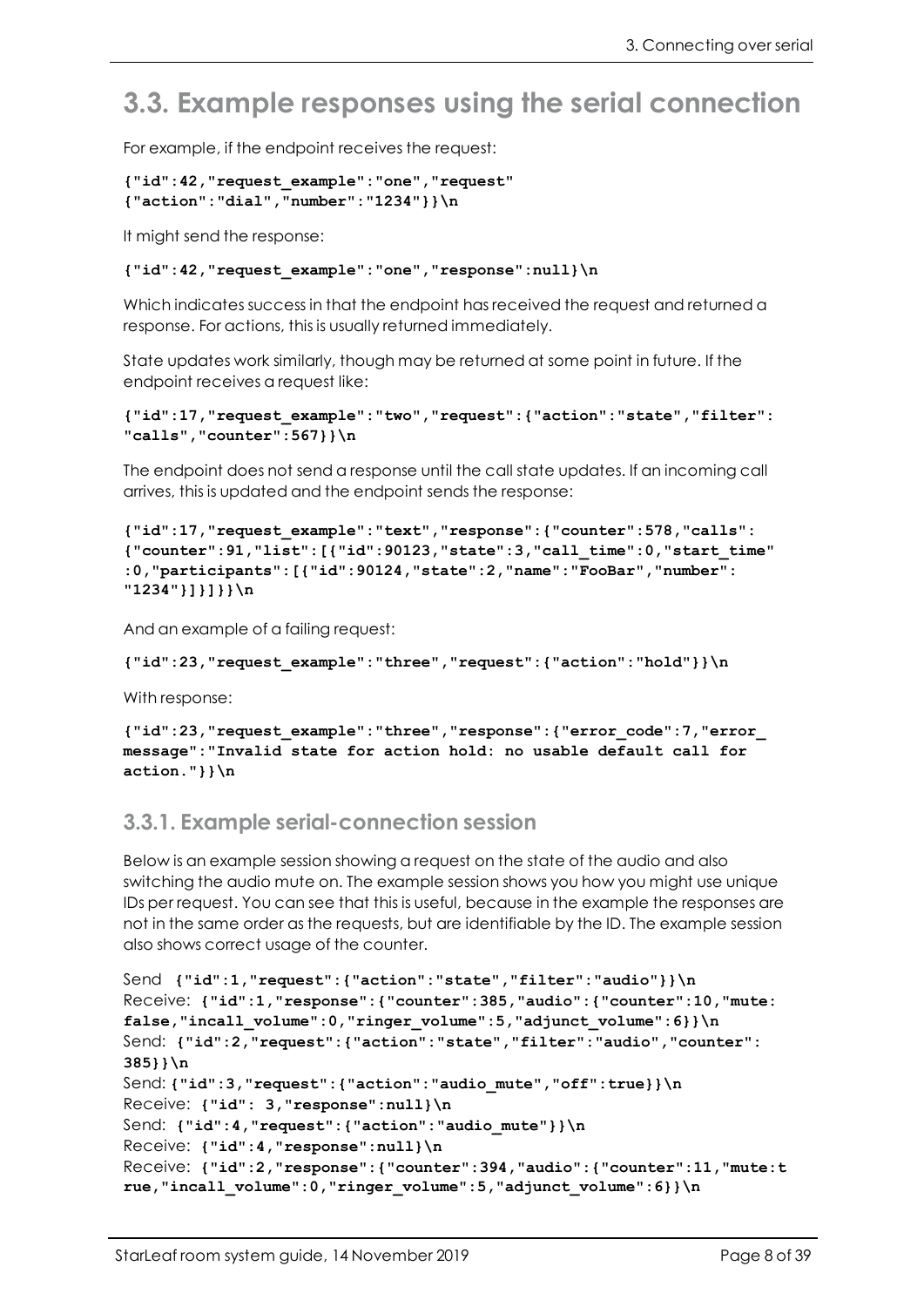# <span id="page-8-0"></span>**4. Request parameter types**

- **boolean** Boolean value (true or false).
- **n integer** 53-bit signed integer. Note that this need not fit in either a 32-bit (signed or unsigned) integer nor a IEEE 754 single-precision floating point value.
- **float** Floating point value. IEEE 754 double-precision.
- **string** Textual string. Non-ASCII values are UTF-8 encoded. Escape sequences for higher values (including the UTF-16 surrogate pairs \ud8XX, \udcXX) are never generated, but are accepted on input.
- **n object** Set of name/value pairs.
- **array** Ordered list of values.
- **null** Null value (null).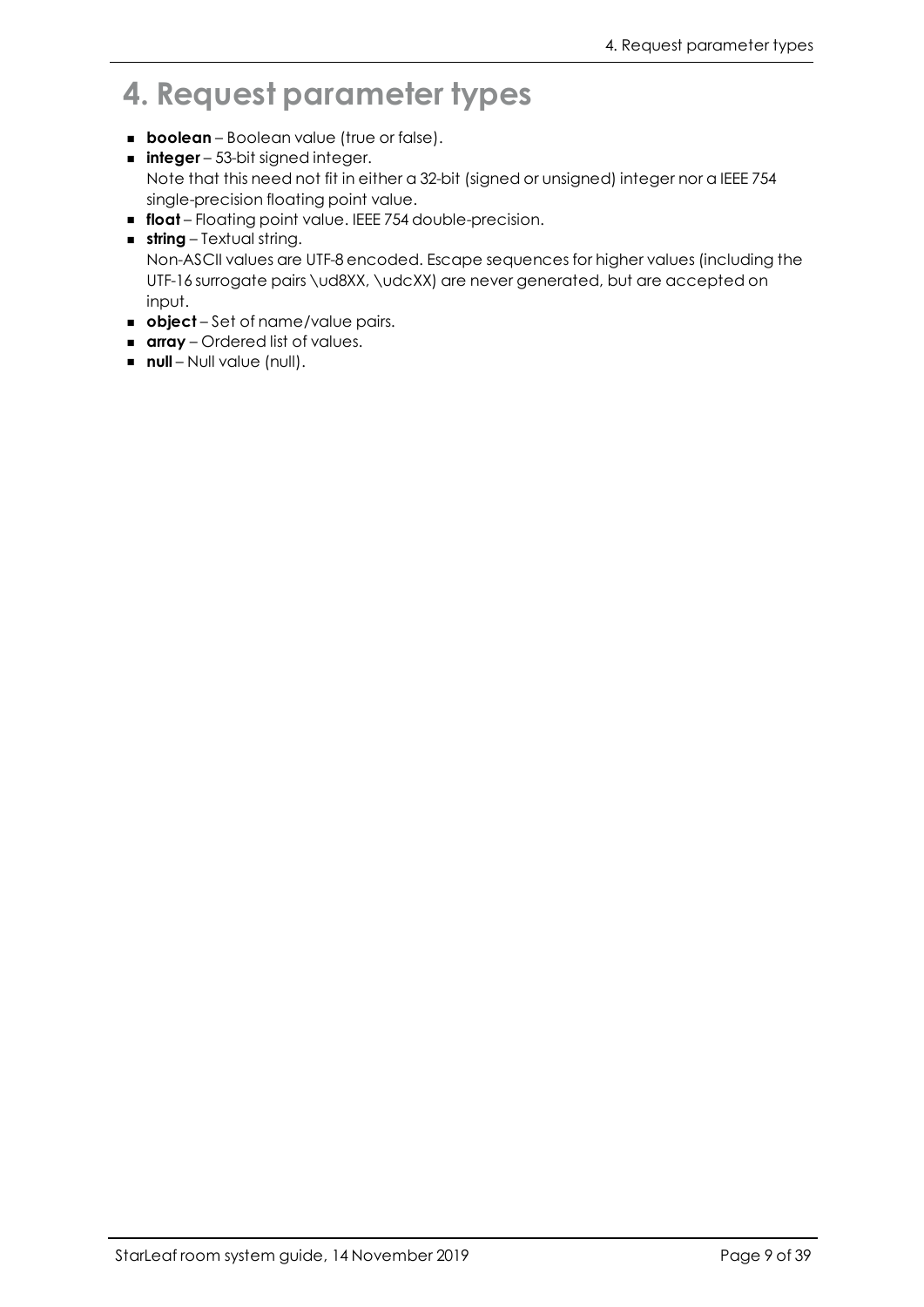### <span id="page-9-1"></span><span id="page-9-0"></span>**5. Responses**

## **5.1. Response body**

All response bodies contain text of type *application/json* encoded in UTF-8. For requests with nontrivial responses, this is a JSON object encoding the requested detail. For requests that do not require a response (most actions), this is the single element null. If the request was not successful, the JSON in the body is usually an object containing the two fields **error\_code** and **error\_message**. Some fundamental errors (malformed requests, for example) have an empty response body.

<span id="page-9-2"></span>The response also echoes all elements of the request that are not otherwise used. This can be used to distinguish different requests or streams of requests that arrive out of order.

### **5.2. HTTP header response codes**

If you are connecting over IP, the response header includes one of the following codes:

<sup>n</sup> **200 OK—Success**.

Note that this does not necessarily mean that the action was valid and was performed, only that it was not determined to be invalid by the endpoint.

- **400 Bad Request** Request was malformed in some way. Includes problems like POSTing invalid JSON and offering invalid arguments to actions.
- <sup>n</sup> **405 Method Not Allowed** Unsupported HTTP method. Only GET, HEAD, POST and OPTIONS are allowed.
- **409 Conflict** The request is not valid in the current state. For example, trying to hang up a call when not in a call. This may not be returned in all possible cases, because it has to be determined by the endpoint.
- <sup>n</sup> **413 Request Entity Too Large** The POST request body was too big. The body is limited to 64 kilobytes; no valid request should need this much.
- <sup>n</sup> **414 Request-URI Too Long** The GET or HEAD query string was too long. The query string is limited to 64 kilobytes; no valid request should need this much.
- **500 Internal Server Error** Contact StarLeaf Support with details of the request.
- <sup>n</sup> **503 Service Unavailable** There are too many outstanding requests against this server.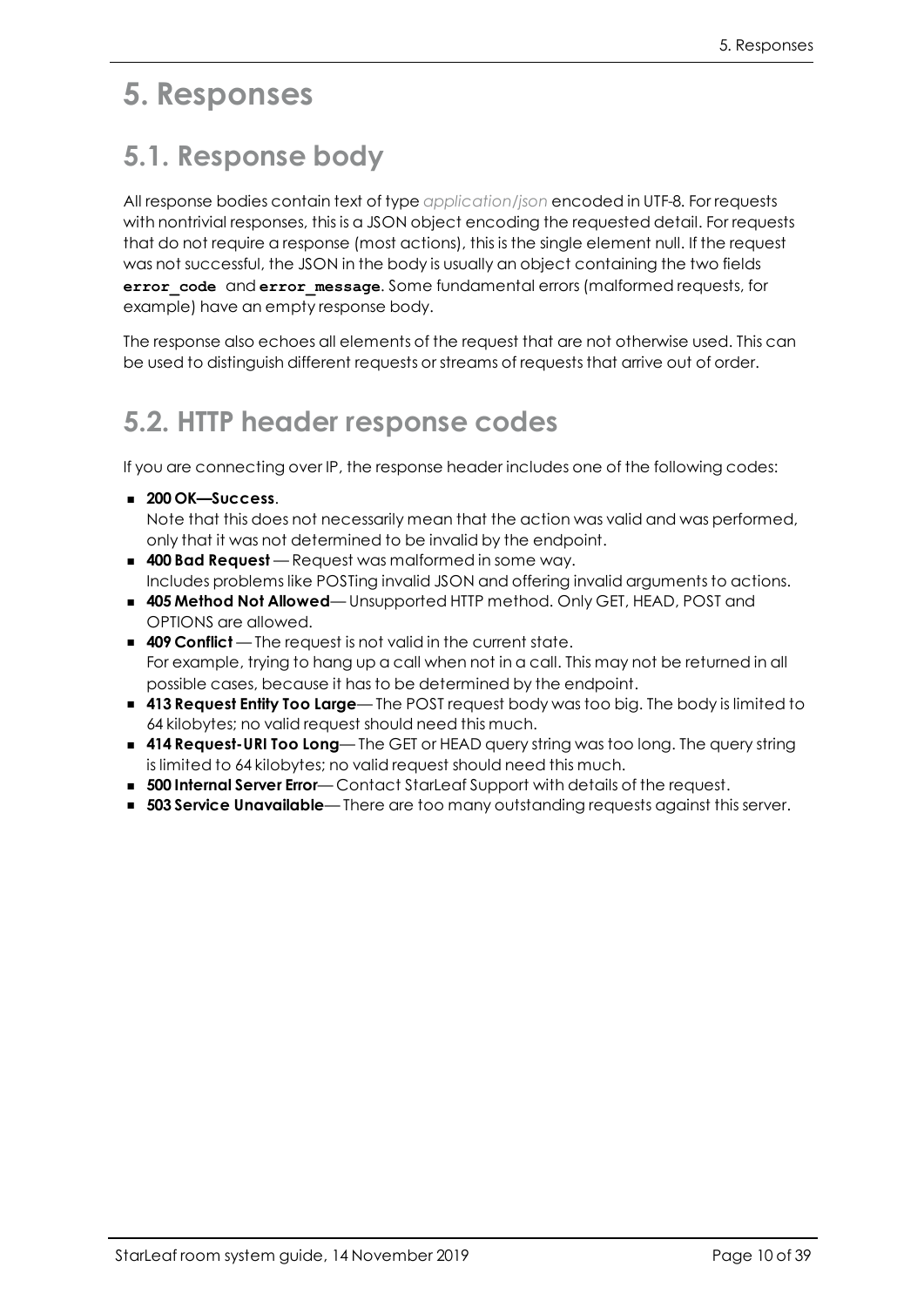### <span id="page-10-0"></span>**5.3. Example responses using IP connection**

For example, if the endpoint receives the request:

```
{
"action":"dial",
"number":"1234"
}
```
It might send the response:

**{ null }**

Which indicates success in that the endpoint has received the request and returned a response. For actions, this is usually returned immediately.

State updates work similarly, though may be returned at some point in future. If the endpoint receives a request like:

```
{
 "action":"state",
"filter":"calls",
"counter":567
}
```
The endpoint does not send a response until the call state updates. If an incoming call arrives, this is updated and the endpoint sends the response:

```
{
  "counter":578,
  "calls":{
   "counter":91,
   "list":[{
     "id":90123,
     "state":3,
     "call_time":0,
     "start_time":0,
     "participants":[{
       "id":90124,
       "state":2,
       "name":"FooBar",
       "number":"1234"
      }
     ]
    }
   ]
  }
}
```
And an example of a failing request: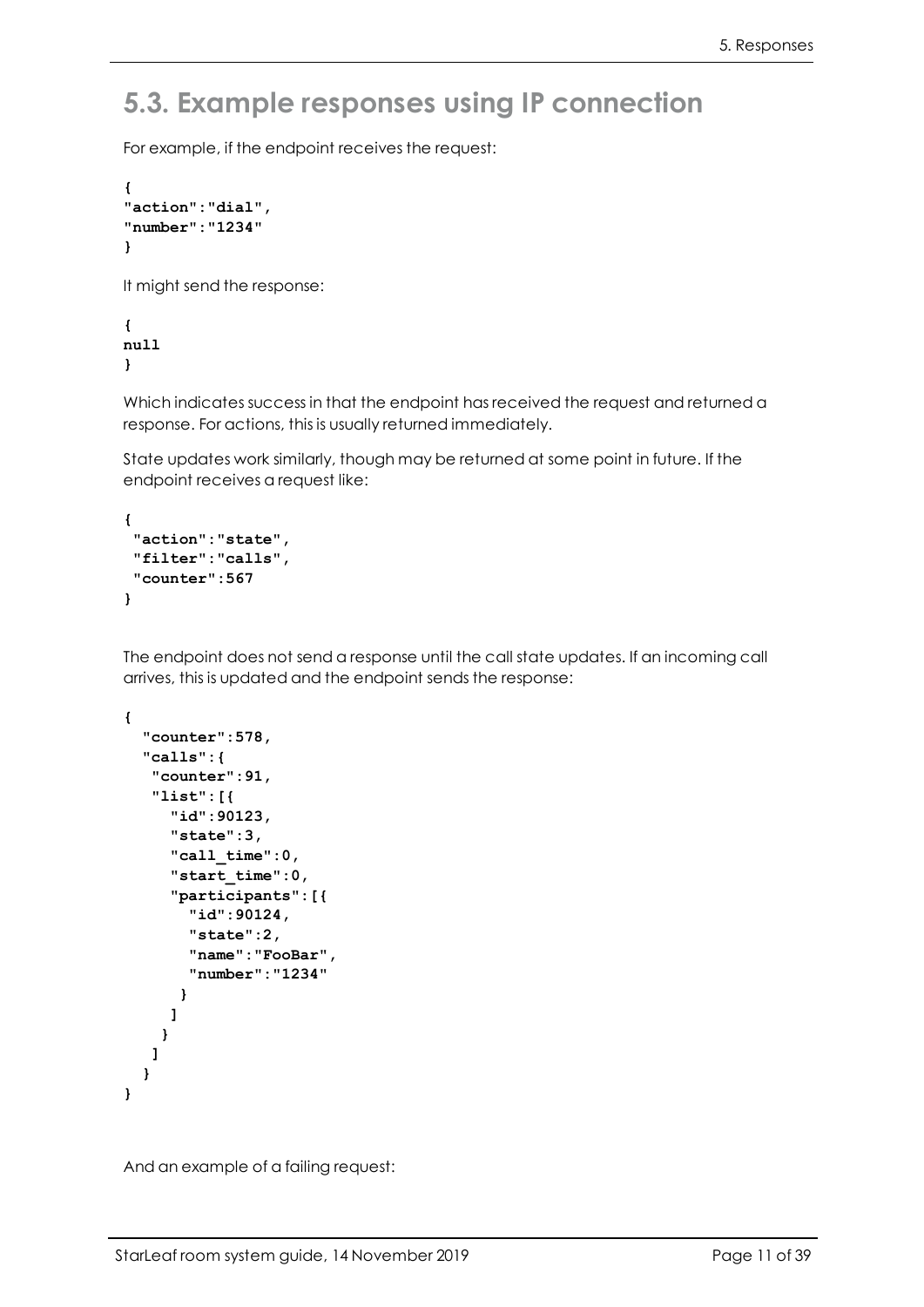```
{
 "action":"hold"
 }
With response:
{
 "error_code" : 7,
"error_message" : "Invalid state for action hold: no usable default call
for action."
}
```
# <span id="page-11-0"></span>**6. Actions**

Actions are initiated by requests to the path **/action**.

<span id="page-11-1"></span>The argument **action** is used to determine which action will be run.

### <span id="page-11-2"></span>**6.1. Call control**

#### **6.1.1. Making a call**

The action **dial** calls a number, URI, favorite, or scheduled conference. Exactly one of those arguments must be provided.

| Parameter            | Data type      | <b>Description</b>                               |
|----------------------|----------------|--------------------------------------------------|
| number               | string         | Number or URI to dial.                           |
| favorite             | <i>integer</i> | Favorite ID to dial.                             |
| recent               | <i>integer</i> | Recent ID to dial.                               |
| scheduled conference | <i>integer</i> | Call the scheduled conference with the given ID. |
|                      | boolean        | Call the next scheduled conference.              |

#### Examples:

- action?action=dial&number=1234 Dial the number 1234.
- <sup>n</sup> **action?action=dial&number=name@example.com** Dial the URI name@example.com.
- <sup>n</sup> **action?action=dial&number=%c3%b1%c3%a5m%c3%a9@example.com** Dial the URI ñåmé@example.com.
- action?action=dial&favorite=567 Dial the favorite with ID 567.
- action?action=dial&recent=487 Dial the recent with ID 487.
- <sup>n</sup> **action?action=dial&scheduled\_conference** Dial the next scheduled conference (this implements the Join Now button).
- action?action=dial&scheduled conference=890 Dial the scheduled conference with ID 890.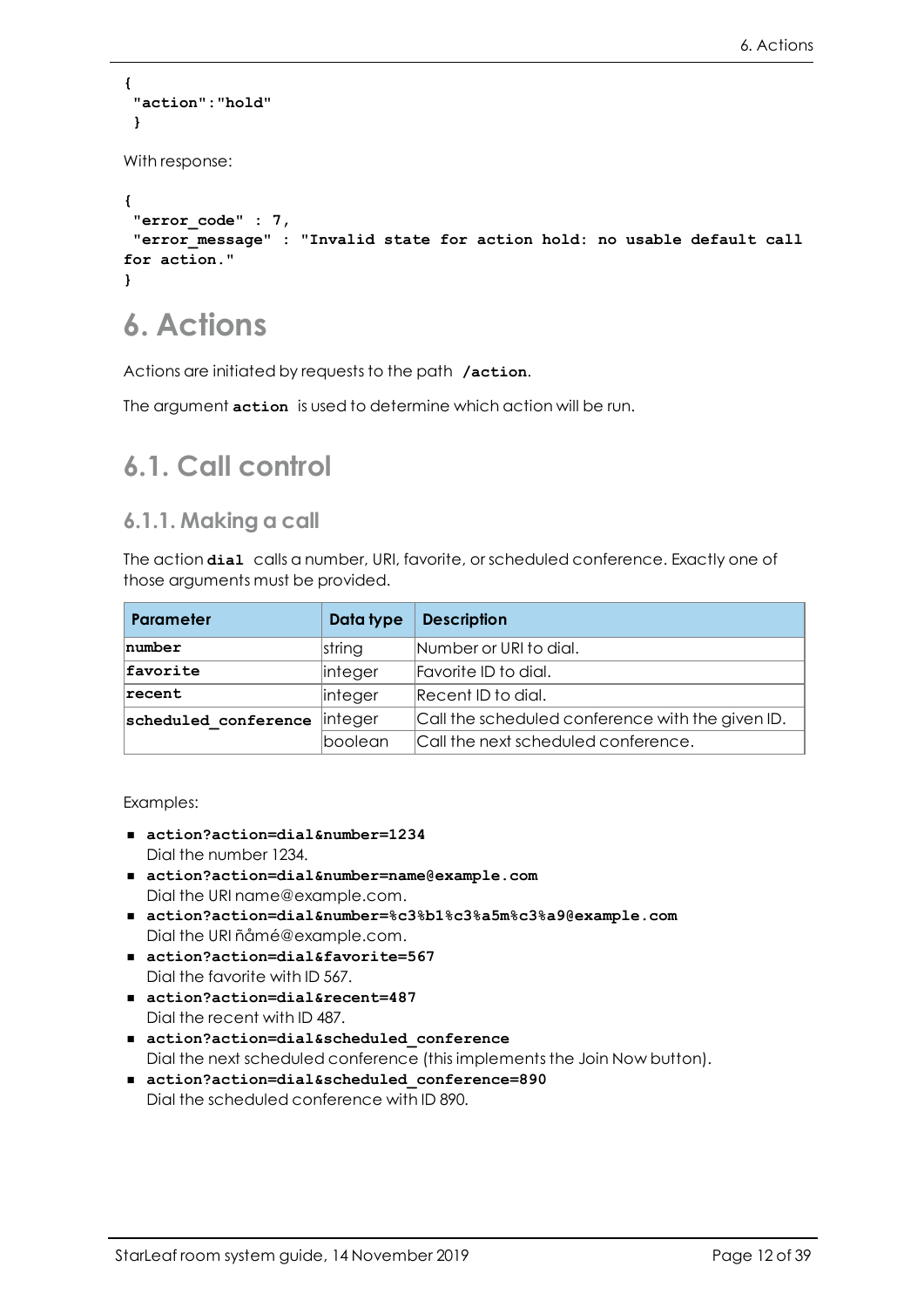### <span id="page-12-0"></span>**6.1.2. Ending a call**

The action **hangup** ends a call. If no **callid** is specified, it hangs up the current foreground call. (In general, unless you are sure that you have exactly one call then always specify the **callid** to avoid surprises.)

| Parameter  | Data type | <b>Description</b>     |
|------------|-----------|------------------------|
| $l$ callid | linteger  | ID of call to hang up. |

#### <span id="page-12-1"></span>**6.1.3. Responding to an incoming call**

The actions **answer**, **reject** and **ignore** respond to an incoming call. All take zero (to respond to the first incoming call that has not already been responded to) or one (to respond to a specific call) arguments.

| Parameter  | Data type | <b>Description</b>        |
|------------|-----------|---------------------------|
| $l$ callid | linteger  | ID of call to respond to. |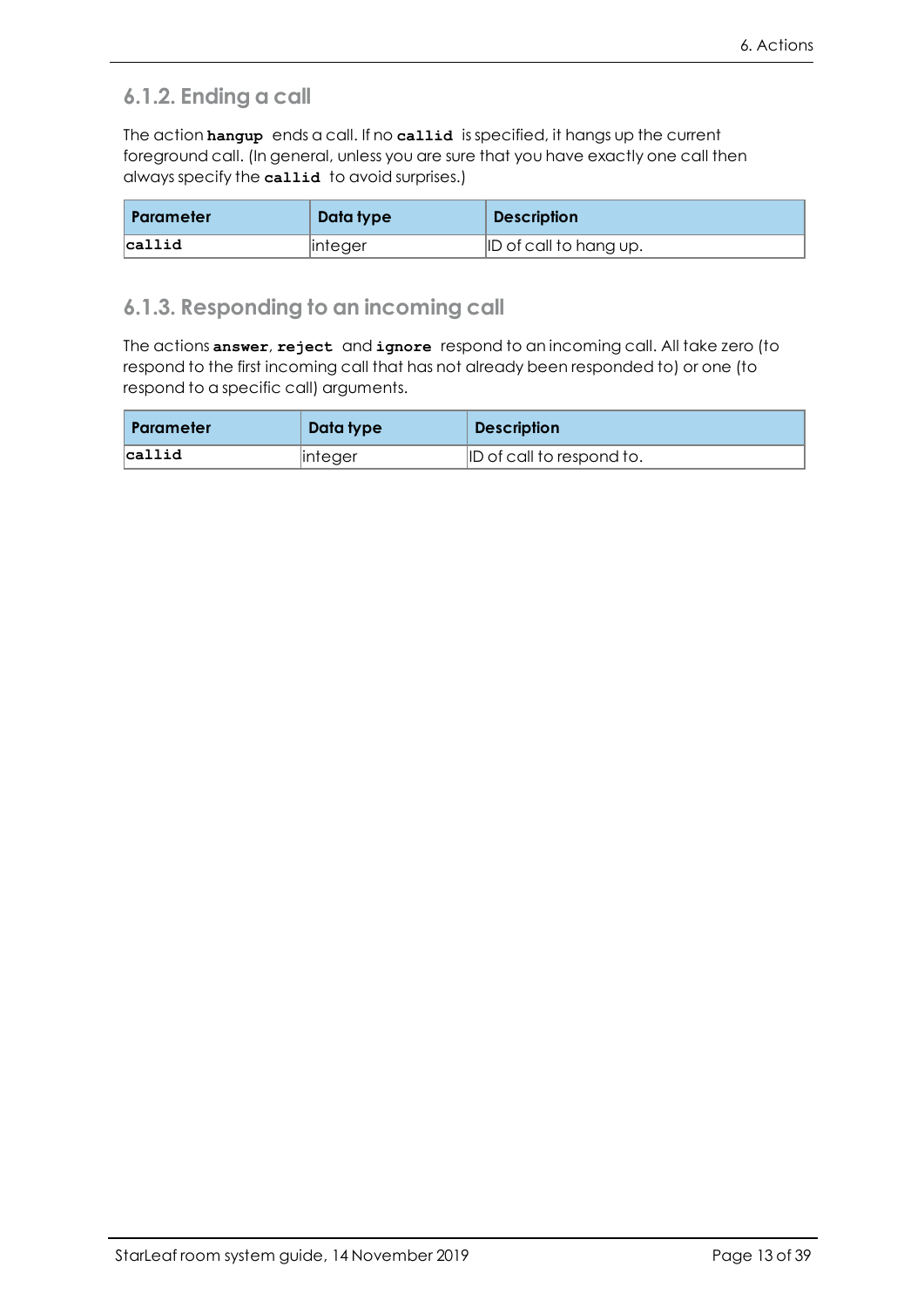### <span id="page-13-0"></span>**6.1.4. Hold**

The actions **hold** and **resume** perform hold and resume on calls.

| Parameter  | Data type | <b>Description</b>               |
|------------|-----------|----------------------------------|
| $l$ callid | linteger  | ID of call to to hold or resume. |

### <span id="page-13-1"></span>**6.1.5. Transfer**

The actions start transfer and complete transfer perform transfer actions on calls. After the **start\_transfer** action, a new call is immediately created. To proceed with the transfer, use **dial** to connect that call. Use **complete\_transfer** to finish: if called immediately, the transfer is blind; otherwise, the consultation call connects and the transfer can be completed at any time thereafter. To cancel the transfer, use **hangup** on the new call (including in the case where it has not yet been dialed).

| <b>Parameter</b> | Data type   | <b>Description</b>         |
|------------------|-------------|----------------------------|
| $l$ callid       | $ $ integer | ID of call being acted on. |

Example transfer sequence:

- action?action=dial&number=1234 Dial the number 1234.
- action?action=start transfer Start a transfer.
- action?action=dial&number=5678 Dial the number 5678, to make a consultation call.
- action?action=complete\_transfer Complete the transfer – both calls end and the remote ends connected to each other.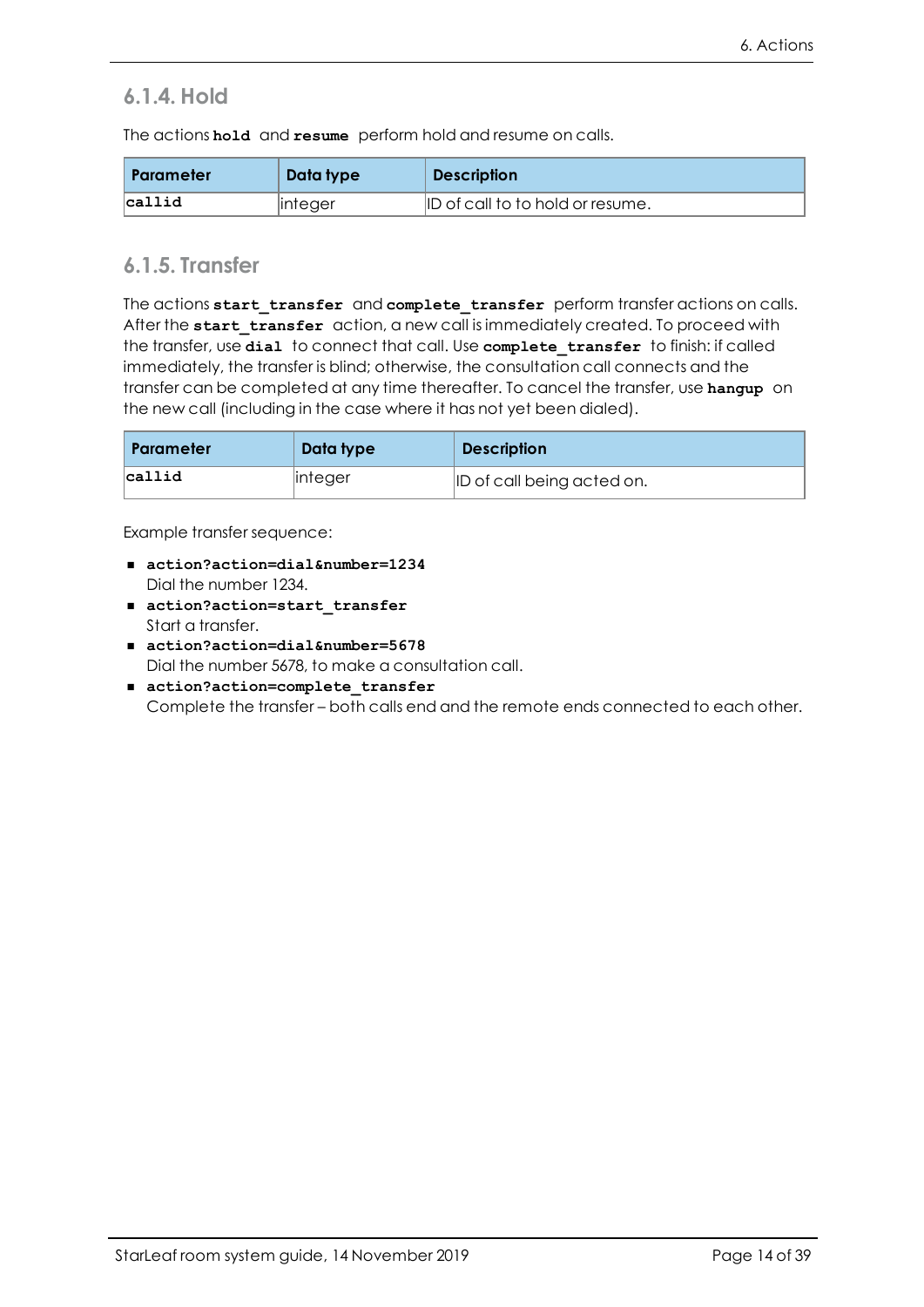### <span id="page-14-0"></span>**6.1.6. Conferencing**

The actions create conference and add to conference work together in the same way as **start\_transfer** and **complete\_transfer** to create a new ad hoc conference with three participants. When in a conference, **dial** and **add\_to\_conference** can be used to add more participants, again in the same way. A participant can be removed from the conference using **kick\_participant**, and they can be muted and unmuted using **mute\_participant** and **unmute\_participant**.

| Parameter | Data type | <b>Description</b>                             |
|-----------|-----------|------------------------------------------------|
| callid    | linteger  | ID of call or conference being acted on.       |
| partid    | linteger  | ID of participant in the conference to act on. |

Example conference sequence:

- 1. **action?action=dial&number=1234** Dial the number 1234.
- 2. **action?action=create\_conference** Promote the call to an ad hoc conference, and make a new call to add.
- 3. **action?action=dial&number=3456** Dial the number 3456, to connect the second call.
- 4. **action?action=add\_to\_conference** Add the second call into the conference.
- 5. **action?action=add\_to\_conference** Create a new call to add another participant.
- 6. **action?action=dial&number=5678** Dial the number 5678, to connect the third call.
- 7. **action?action=add\_to\_conference** Add the third call into the conference.
- 8. **action?action=mute\_participant&partid=234** Mute the participant with ID 234 (find the ID numbers in the participants array in the call object).
- 9. **action?action=kick\_participant&partid=456** Kick the participant with ID 456.
- 10. **action?action=hangup** Leave the conference; it continues with the two remaining participants.

Example conference sequence: Answer two incoming calls and escalate one of those to an ad hoc conference

- 1. **action?action=answer&callid=<1st call id>** Answer the first incoming call
- 2. **action?action=answer&callid=<2nd call id>** Answer the second incoming call, putting the first on hold
- 3. **action?action=create\_conference&callid=<2nd call id>** Use the second call to create a conference (the first is still on hold)
- 4. **action?action=add\_to\_conference&callid=<1st call is>** Add the first call into the conference.
- 5. **action?action=hangup** Leave the conference; it continues with the two remaining participants.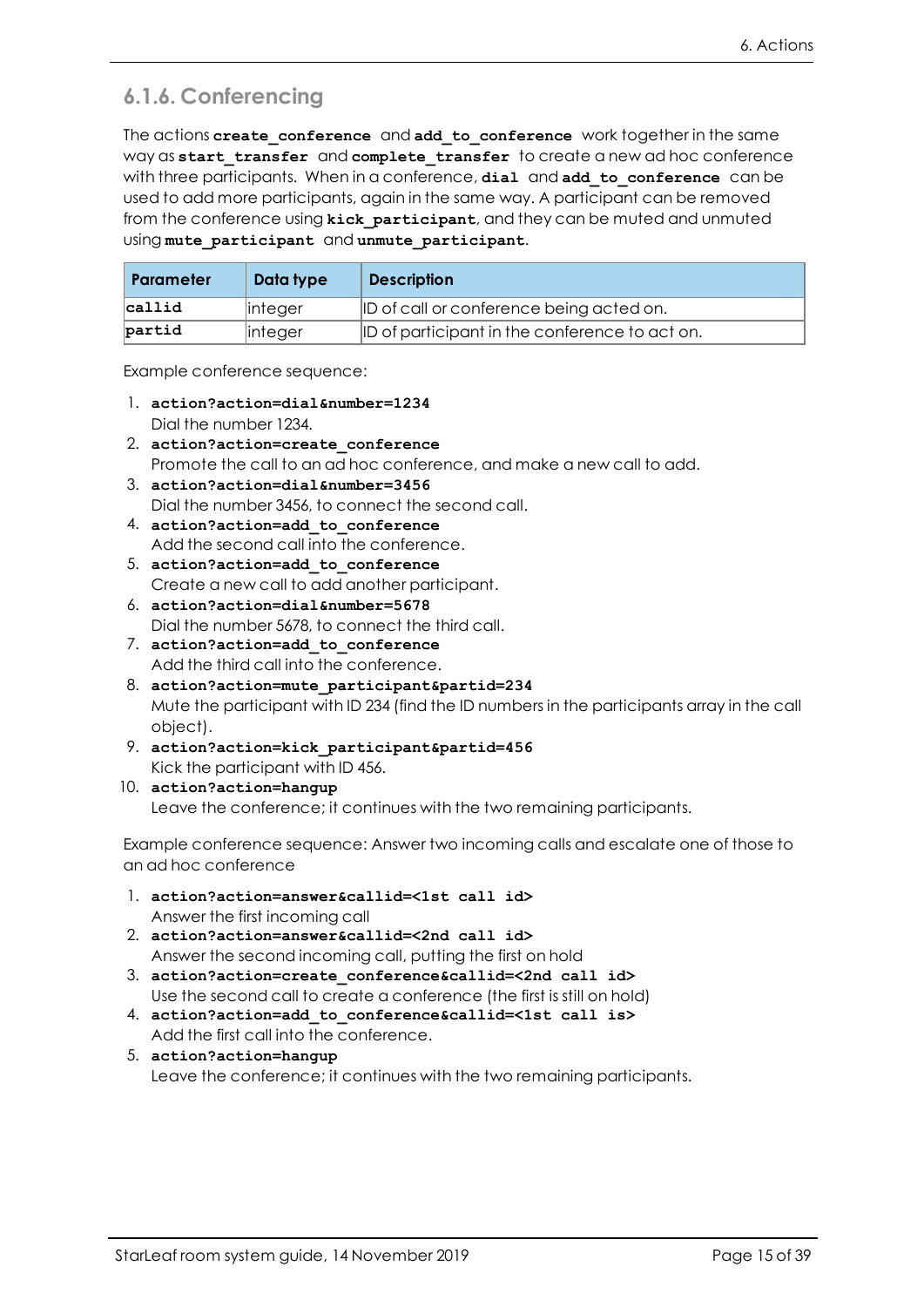### <span id="page-15-0"></span>**6.1.7. Recording**

The actions **start\_recording** and **stop\_recording** perform recording actions on a call. These actions always apply to the active call. There are no parameters.

Example recording sequence:

- action?action=start\_recording
- action?action=stop\_recording

For information about the recording state of a call, refer to the Call state section of [Endpoint](https://support.starleaf.com/integrating/cloud-endpoint-control-api/state/#4-Calls) Control API state.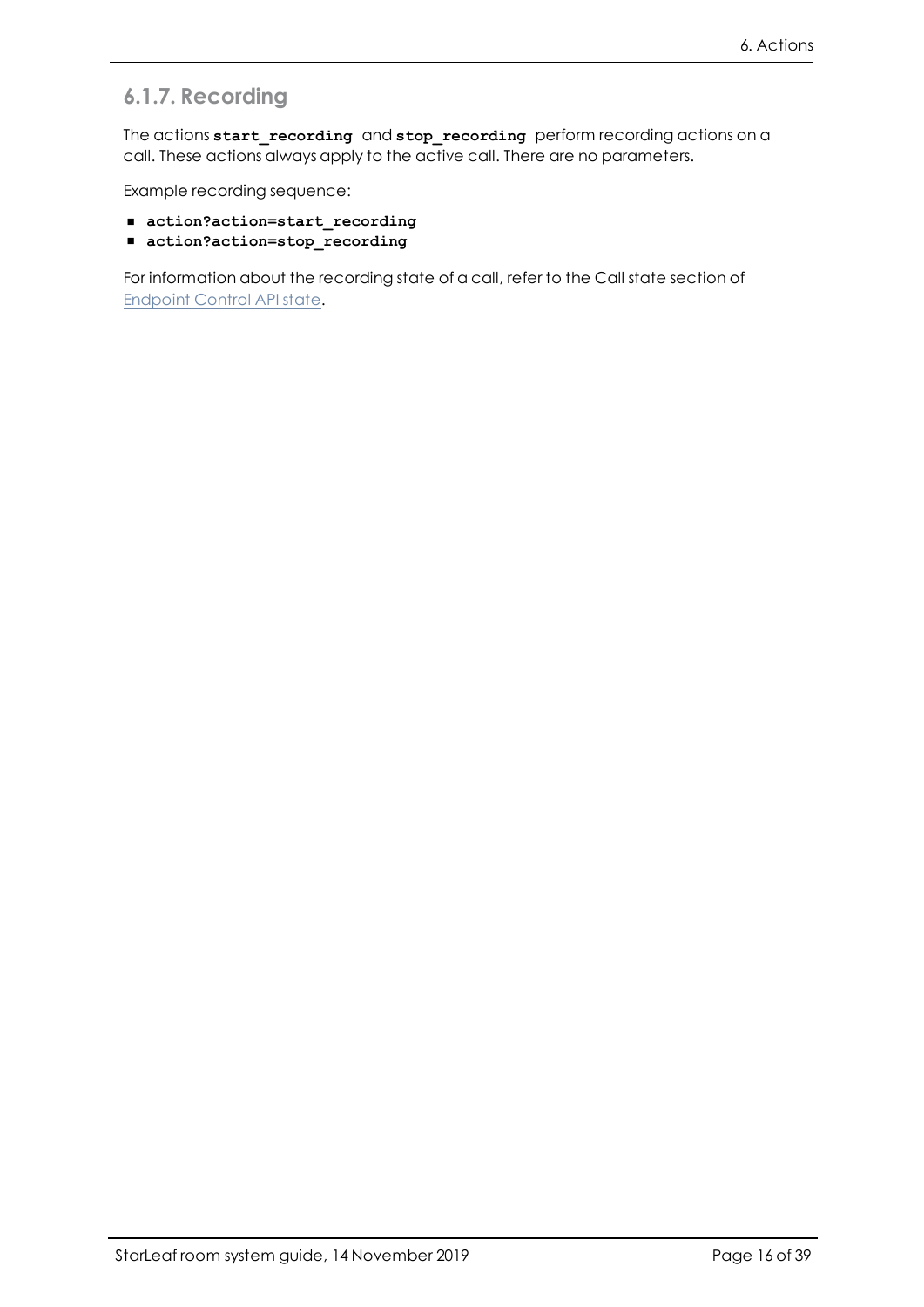## <span id="page-16-0"></span>**6.2. Camera control**

### <span id="page-16-1"></span>**6.2.1. Select camera**

The **camera** select action selects the active camera on systems with multiple cameras. The cameras are zero-indexed (for example, on a system supporting three cameras, the three cameras are 0, 1 and 2).

| <b>Parameter</b> | Data type | <b>Description</b>         |
|------------------|-----------|----------------------------|
| index            | linteger  | Camera index to switch to. |

#### <span id="page-16-2"></span>**6.2.2. Move camera**

The **camera** control action is used to move the local active camera or the remote camera (via Far-End Camera Control). Moving local cameras other than the active camera is not supported.

For example:

#### ■ action?action=camera control&preset=3

Move the camera to camera preset 3.

| <b>Parameter</b> | Data type | <b>Description</b>                                                                                                                          |
|------------------|-----------|---------------------------------------------------------------------------------------------------------------------------------------------|
| local            | boolean   | Move the local camera. This is the default.                                                                                                 |
| <b>remote</b>    | boolean   | Move the remote camera.                                                                                                                     |
| stop             | boolean   | Stop moving the camera.                                                                                                                     |
| direction        | string    | Direction to move in: one of up, down, left, right, zoom-in<br>Or zoom-out.                                                                 |
| duration         | integer   | Number of milliseconds to continue the move action for.<br>Defaults to 100ms.                                                               |
| preset           | integer   | $\vert$ Move the local camera to a camera preset (see below). Note $\vert$<br>that camera presets are configured using the StarLeaf Portal. |

Camera preset is one of:

| <b>Preset</b> | <b>Description</b>                           |
|---------------|----------------------------------------------|
|               | The default preset from the StarLeaf Portal. |
| 1, 2, 3, 4    | Presets 1-4 from the StarLeaf Portal.        |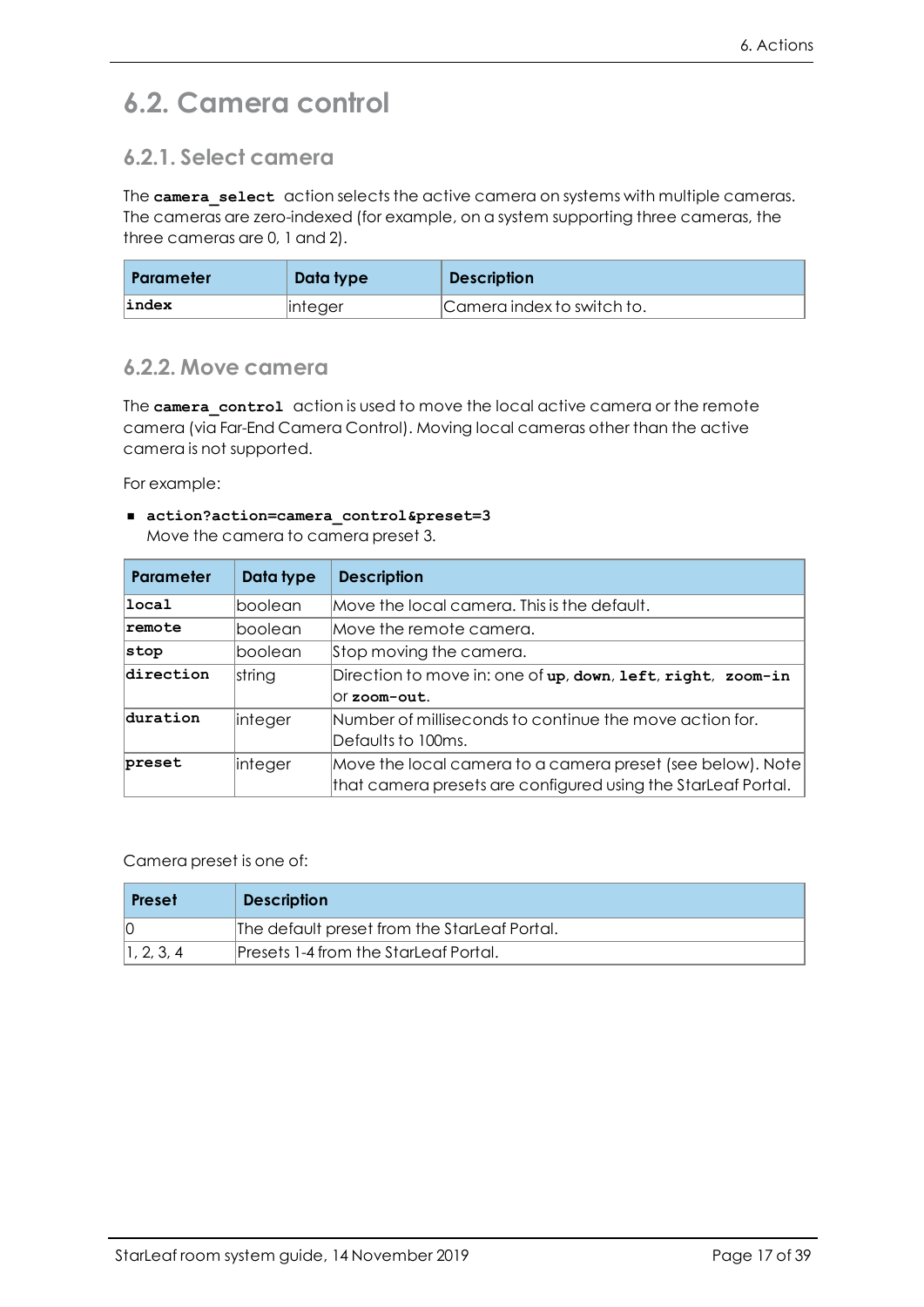## <span id="page-17-1"></span><span id="page-17-0"></span>**6.3. Audio**

### **6.3.1. Audio mute**

The **audio** mute action modifies the audio mute state of the endpoint.

| Parameter       | Data type       | <b>Description</b>           |
|-----------------|-----------------|------------------------------|
| ∣on             | <b>Iboolean</b> | Audio muted.                 |
| $\mathsf{left}$ | lboolean        | Audio unmuted.               |
| $ $ toggle      | <b>Iboolean</b> | Toggle. This is the default. |

### <span id="page-17-2"></span>**6.3.2. Volume**

The **volume** action controls the volumes of the devices attached to the endpoint. Volume levels are integers 0 to 10 – attempts to move outside this range will saturate.

|                           | Parameter   Data type | <b>Description</b>                                                |
|---------------------------|-----------------------|-------------------------------------------------------------------|
| device                    | string                | Device to modify volume on – see below.                           |
| absolute                  | linteger              | Set to the given absolute volume.                                 |
| relative                  | linteger              | Modify the current volume by the (possibly negative) value given. |
| $\left $ direction string |                       | $\mu$ p or down – equivalent to relative +1 and –1 respectively.  |

- **Finger** The ringer volume.
- **adjunct** The audio or video adjunct. With a GT Mini, this is usually the HDMI/TV output, but could equally be line-out or a Conference Phone 2220.
- incall– This is usually the HDMI/TV output, but could equally be the audio line-out. It affects whichever audio device is in-use for the call

If no device is specified, then the currently active audio device is used. (When out of call, this is the ringer.)

### <span id="page-17-4"></span><span id="page-17-3"></span>**6.4. Video**

#### **6.4.1. PC sharing**

The **share** pc action changes whether the PC is being shared on the currently active call.

| Parameter       | Data type       | <b>Description</b>           |
|-----------------|-----------------|------------------------------|
| ∣on             | <b>Iboolean</b> | Switch on.                   |
| $\mathsf{left}$ | <b>Iboolean</b> | Switch off.                  |
| $ $ toggle      | lboolean        | Toggle. This is the default. |

#### <span id="page-17-5"></span>**6.4.2. Video mute**

The **video** mute action modifies the video mute state of the endpoint.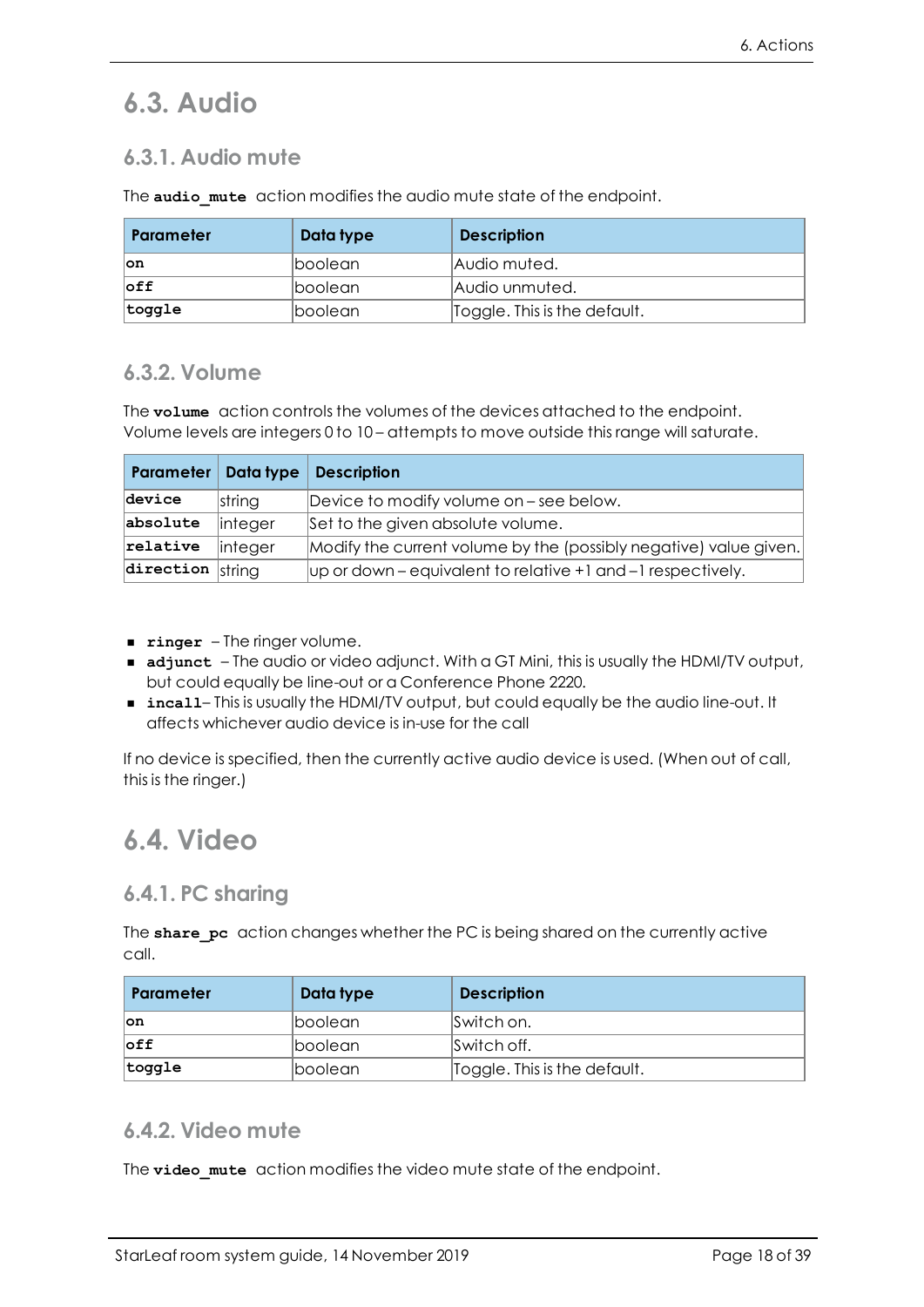| Parameter       | Data type              | <b>Description</b>           |
|-----------------|------------------------|------------------------------|
| ∣on             | <i><b>Iboolean</b></i> | Switch on.                   |
| $\mathsf{left}$ | <b>Iboolean</b>        | Switch off.                  |
| $ $ toggle      | lboolean               | Toggle. This is the default. |

#### <span id="page-18-0"></span>**6.4.3. Self view**

The **self** view action sets the self view display mode.

| Parameter       | Data type       | <b>Description</b>     |
|-----------------|-----------------|------------------------|
| auto            | <b>Iboolean</b> | Set to automatic mode. |
| $\mathsf{left}$ | boolean         | Set to always off.     |
| ∣on             | boolean         | Set to always on.      |

### <span id="page-18-1"></span>**6.4.4. PiP (picture-in-picture)**

The **pip** enable action sets the PiP display position.

| Parameter | Data type              | <b>Description</b>         |
|-----------|------------------------|----------------------------|
| enabled   | <i><b>Iboolean</b></i> | Enable or disable the PiP. |

The **pip** position action sets the PiP display position.

| <b>Parameter</b> | Data<br><b>type</b> | <b>Description</b>                                                            |
|------------------|---------------------|-------------------------------------------------------------------------------|
| position         | string              | Position of pip: "top_left", "top_right", "bottom_left" or "bottom_<br>right" |

### <span id="page-18-2"></span>**6.4.5. Video layout**

The **layout** action changes the screen between video, local content, and remote content.

| Parameter | Data type       | <b>Description</b>       |
|-----------|-----------------|--------------------------|
| next      | <b>Iboolean</b> | Move to next screen.     |
| previous  | <b>Iboolean</b> | Move to previous screen. |

The **conf\_layout** action changes the conference layout.

| <b>Parameter</b> | Data<br>type | <b>Description</b>                                                        |
|------------------|--------------|---------------------------------------------------------------------------|
| layout           | string       | Change the layout to: "with_strip", "equal_panes" or "speaker_<br>lonly". |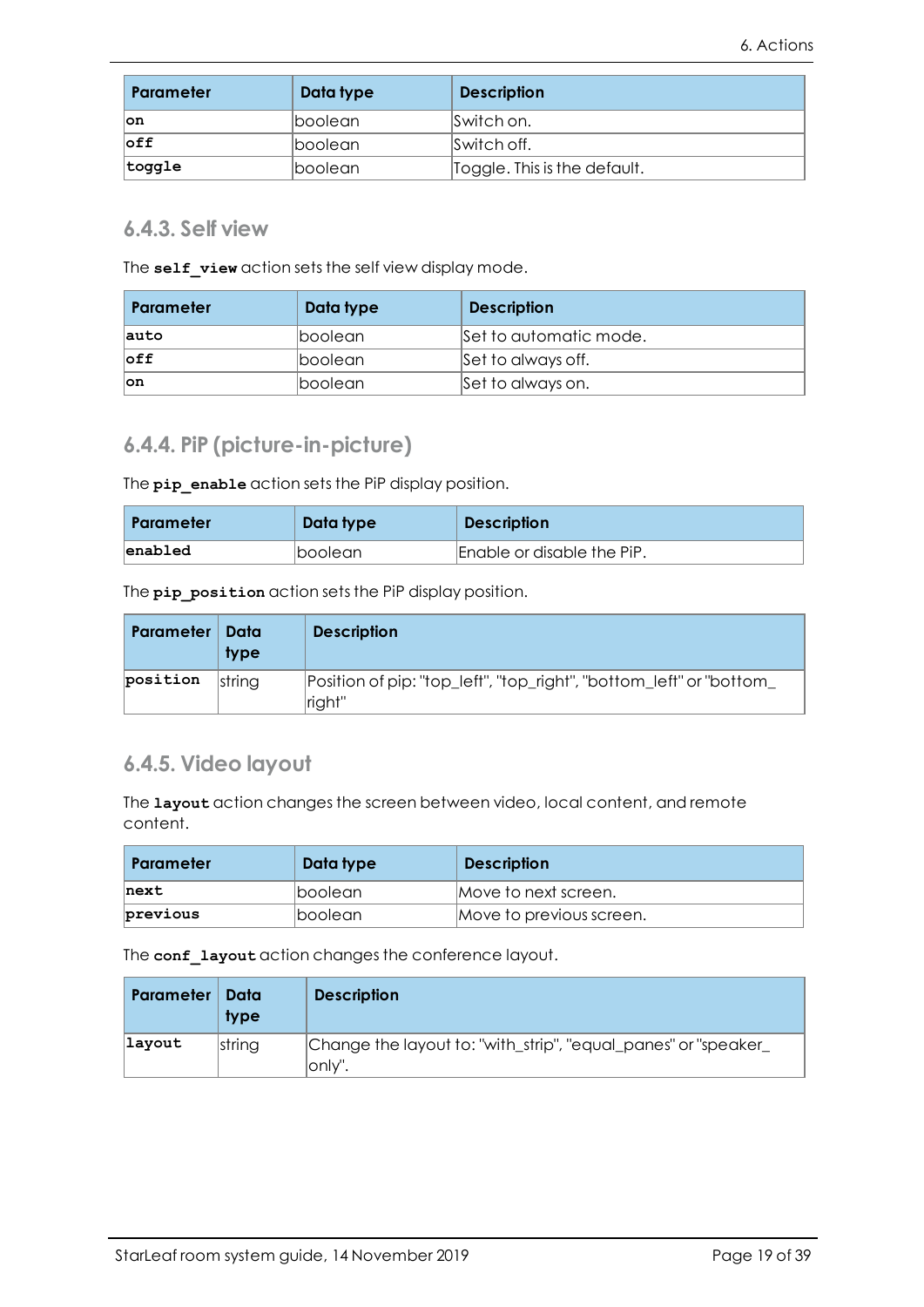#### <span id="page-19-0"></span>**6.4.6. Keypad**

The **keypad** action sends digits as if typed on the keypad. This creates DTMF digits while in call. On a StarLeaf endpoint, this opens a new call and starts dialing when the endpoint is not currently in a call.

| Parameter | Data type | <b>Description</b> |
|-----------|-----------|--------------------|
| digits    | string    | Digits to dial.    |

#### <span id="page-19-1"></span>**6.4.7. Do not disturb**

The **do\_not\_disturb** action sets the 'do not disturb' state of the endpoint.

| Parameter       | Data type       | <b>Description</b>           |
|-----------------|-----------------|------------------------------|
| ∣on             | <b>Iboolean</b> | Switch on.                   |
| $\mathsf{left}$ | <b>Iboolean</b> | Switch off.                  |
| $ $ toggle      | <b>Iboolean</b> | Toggle. This is the default. |

### <span id="page-19-2"></span>**6.4.8. Call forwarding**

The forward calls action sets the endpoint to forward calls somewhere else. If the user has no mailbox or mobile number, trying to set the corresponding forwarding target silently fails.

| <b>Parameter</b> | Data type | <b>Description</b>                                   |
|------------------|-----------|------------------------------------------------------|
| $\mathsf{off}$   | lboolean  | Switch off.                                          |
| target           | string    | Forwarding target: off, voicemail, mobile Or number. |
| number           | string    | Number to forward to, when target is number.         |

#### <span id="page-19-3"></span>**6.4.9. Help**

The **help** action enumerates the available actions, returning them as a JSON array.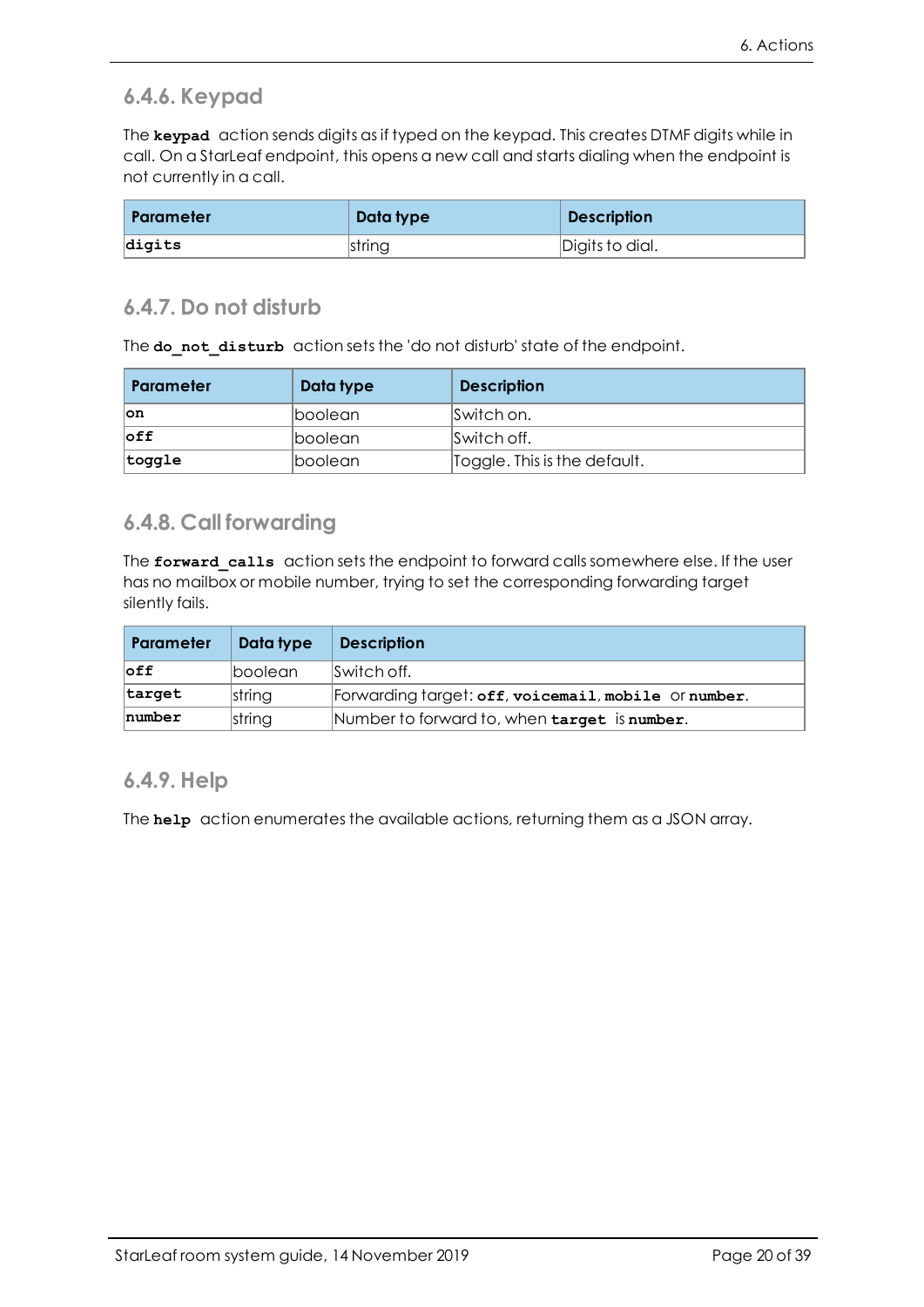# <span id="page-20-0"></span>**7. State**

The state of the endpoint is examined by requesting the path **/state**.

<span id="page-20-1"></span>This returns a JSON object containing one or more subobjects corresponding to each section requested.

## **7.1. Sections**

Specific sections can be requested via the **filter** parameter. This takes a commaseparated list of section names to examine, or the special value **all**, which requests all sections. If no **filter** is provided, then a default set of sections is returned (not necessarily all).

Some examples:

<sup>n</sup> **state**

Fetch default state sections (time, locale, network, endpoint, line, calls, scheduled conferences, audio, video)

- state?filter=line, calls Fetch the state sections line and calls.
- <sup>n</sup> **state?filter=all** Fetch all state sections.
- state?filter=all&pretty Fetch all state sections, and pretty-print the output to be more human-readable.

### <span id="page-20-2"></span>**7.1.1. Version**

The **version** section returns version information about the endpoint.

| Parameter      | Data type | <b>Description</b>                 |
|----------------|-----------|------------------------------------|
| version string | string    | String form of the version number. |

### <span id="page-20-3"></span>**7.1.2. Time**

The **time** section shows the current time in universal (UNIX / UTC), local (configured timezone) and system (monotonic) clocks. It pushes an update when the minute changes (sufficient for rendering a HH:MM clock).

| Parameter    | Data type      | <b>Description</b>                                        |
|--------------|----------------|-----------------------------------------------------------|
| system clock | <i>integer</i> | Current system clock time (often seconds since boot).     |
| unix clock   | integer        | Current UNIX time (milliseconds since the start of 1970). |
| date time    | object         | Current local time, made up of the following fields:      |
| <b>year</b>  | integer        | lYear.                                                    |
| month        | integer        | Month of year (one indexed).                              |
| day          | integer        | Day of month (one indexed).                               |
| hour         | integer        | Hours (24-hour).                                          |
| minute       | integer        | Minutes                                                   |
| second       | integer        | Seconds.                                                  |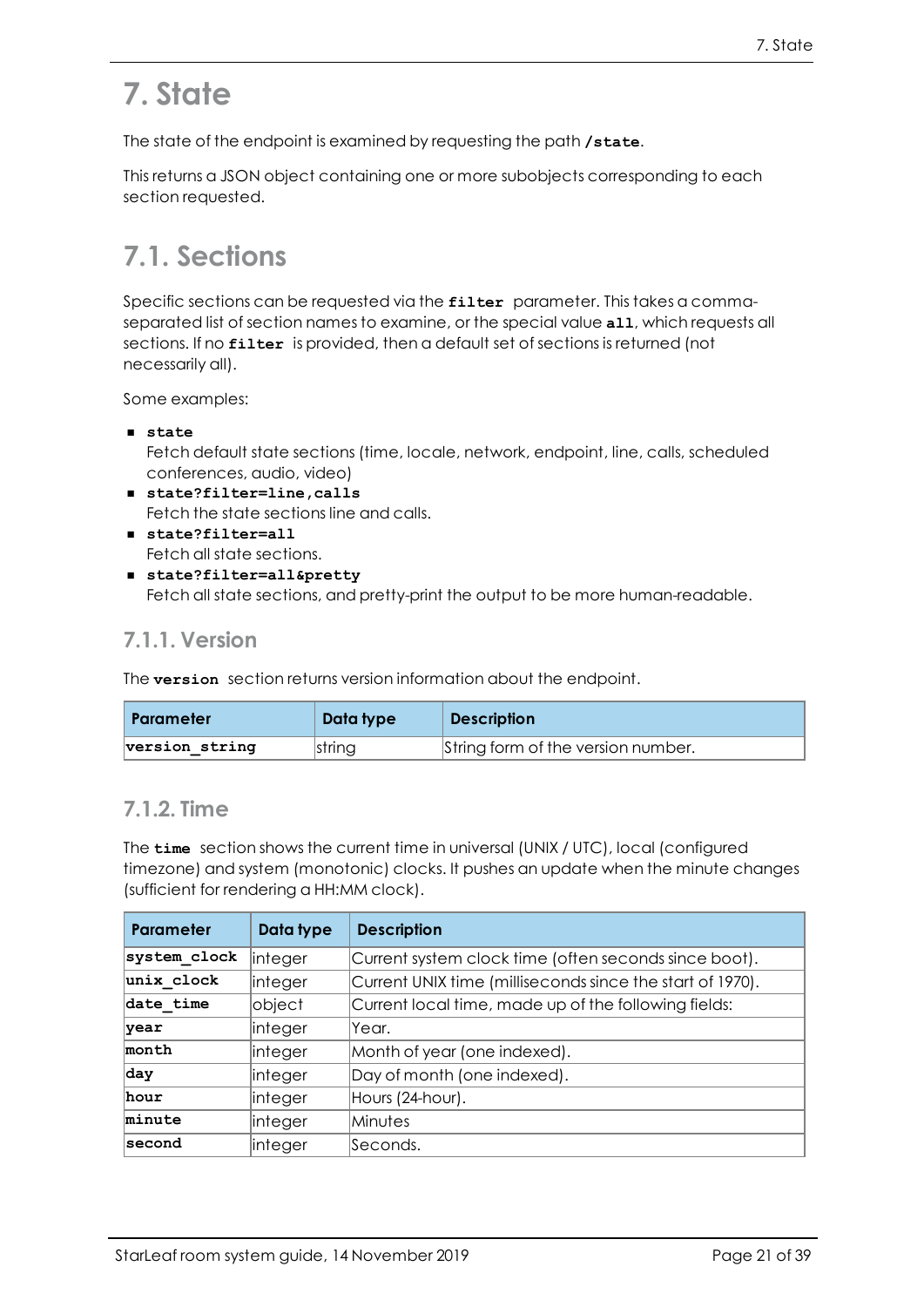| Parameter   | Data type   | <b>Description</b>                               |
|-------------|-------------|--------------------------------------------------|
| ldst        | lboolean    | Whether DST is currently in effect.              |
| day of week | $ $ integer | Day of week (Sunday as zero to Saturday as six). |
| day_of_year | $ $ integer | Day of year (zero indexed).                      |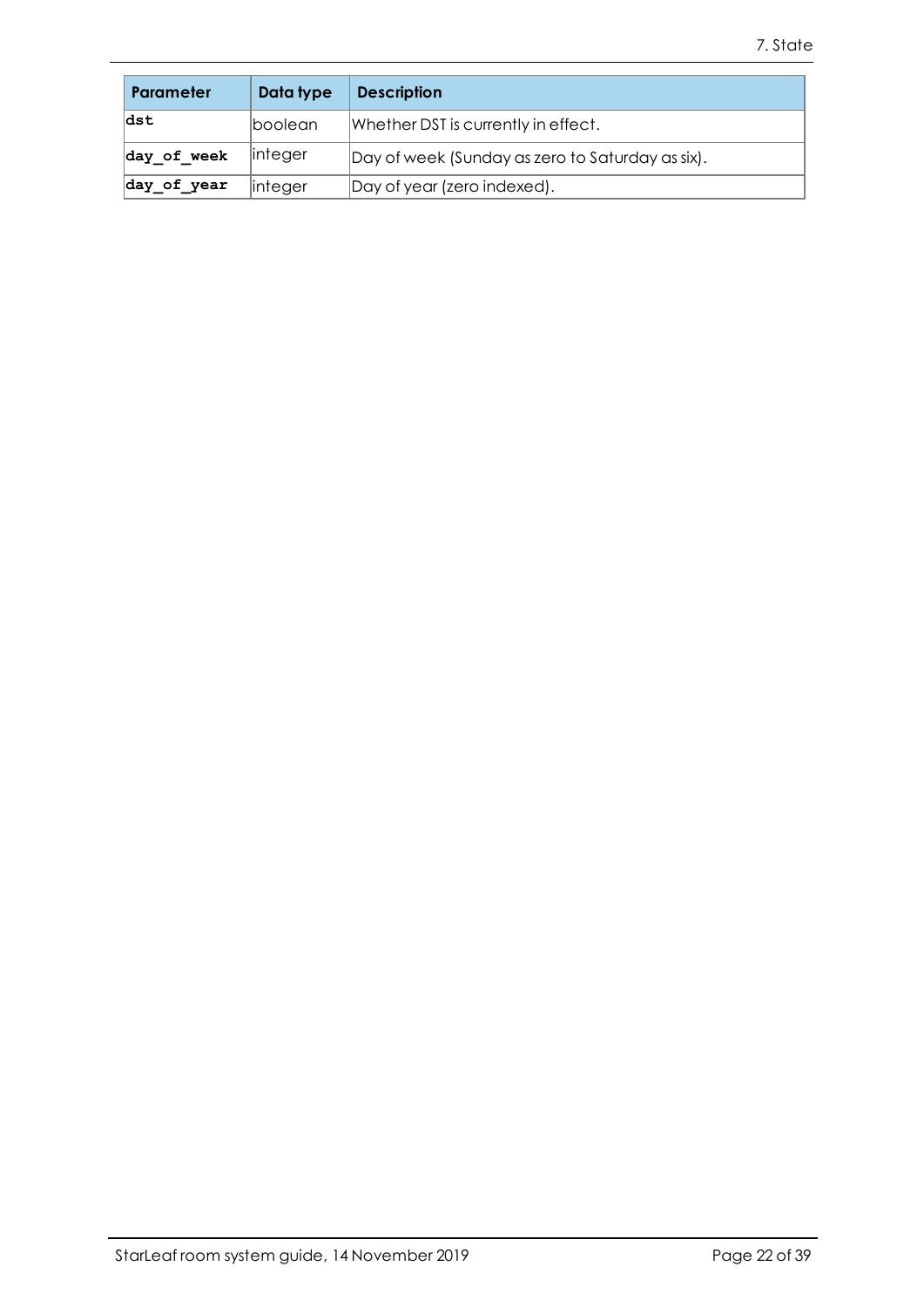### <span id="page-22-0"></span>**7.1.3. Line**

| Parameter  | Data type | <b>Description</b>                           |
|------------|-----------|----------------------------------------------|
| ∣id        | linteger  | lLine ID.                                    |
| name       | string    | Display name.                                |
| number     | string    | Number.                                      |
| luri       | string    | Global URI.                                  |
| legacy uri | string    | Global URI usable with legacy H.323 devices. |

The **line** section contains details about the current line.

### <span id="page-22-1"></span>**7.1.4. Calls**

The **calls** section contains details of all calls.

The top level object contains the element **list**, which is an array of call objects. Each call object has fields:

| <b>Parameter</b>                 | Data<br>type | <b>Description</b>                                                                                              |
|----------------------------------|--------------|-----------------------------------------------------------------------------------------------------------------|
| ∣id                              | integer      | Unique ID of this call (pass as callid to call-related actions).                                                |
| Istate                           | integer      | API call state.                                                                                                 |
| call time                        | integer      | Time since the call was connected, in seconds.                                                                  |
| participants                     | array        | If this is a multiparty call, the array of participant details.                                                 |
| recording                        | integer      | The recording state of the call. This is only present for<br>organizations that have recording enabled.         |
| remote<br>camera<br>controllable | boolean      | Whether the remote / far-end camera is controllable.                                                            |
| can start<br>content<br>sharing  | boolean      | Whether content can be shared in the call.                                                                      |
| can_transfer                     | boolean      | Whether the call can be transferred.                                                                            |
| can add<br>participant           | boolean      | Whether a participant can be added to the call.                                                                 |
| audio_muted                      | boolean      | Whether the participant's audio is muted.                                                                       |
| can toggle<br>audio mute         | boolean      | Whether using the action "mute_participant" or "umute_<br>participant" on this participant will currently work. |

Updates are pushed on changes to everything except the **call\_time** field.

Each participant object has fields:

| Parameter | Data<br>type | <b>Description</b>                                                                |
|-----------|--------------|-----------------------------------------------------------------------------------|
| lid       | integer      | Unique ID of this participant (pass as partid to conference-<br>related actions). |
| state     | integer      | API participant call state.                                                       |
| name      | string       | Display name.                                                                     |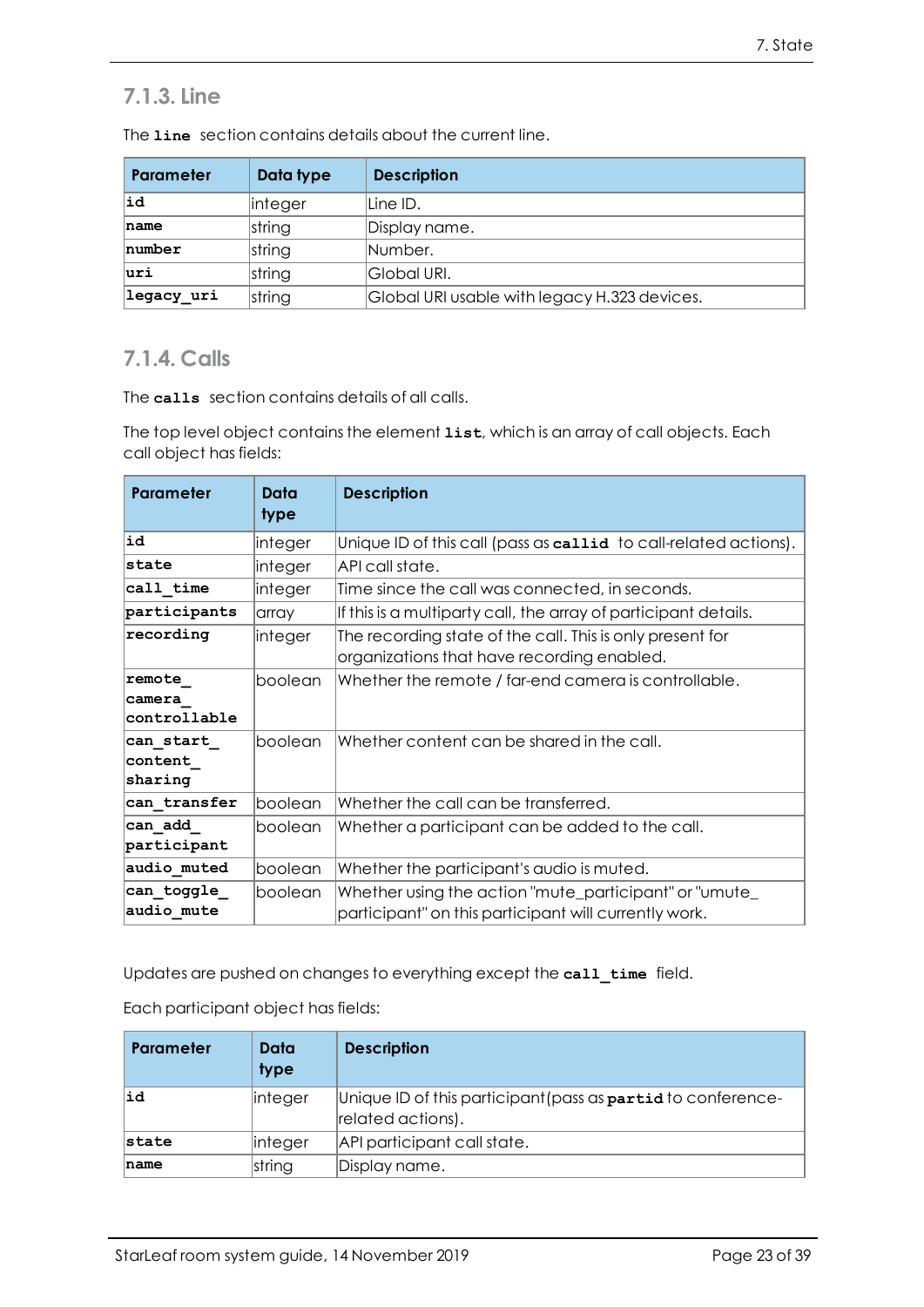| <b>Parameter</b> | Data<br><b>type</b> | <b>Description</b> |
|------------------|---------------------|--------------------|
| number           | string              | Number (or URI).   |

Basic call states are as follows:

|     | <b>Call state</b> | <b>Description</b>                                   |
|-----|-------------------|------------------------------------------------------|
|     | 0 INACTIVE        | Inactive call (ignore, should never be seen).        |
|     | <b>DIALING</b>    | Call is currently dialing, or offhook about to dial. |
| 2   | <b>WAITING</b>    | Outgoing call is placed and waiting for the far end. |
|     | 3 RINGING         | Incoming call is ringing.                            |
|     | $ 4 $ IN CALL     | lln call.                                            |
|     | $ 5 $ ON HOLD     | On hold, at the near end.                            |
| 16. | <b>ENDED</b>      | Call ended.                                          |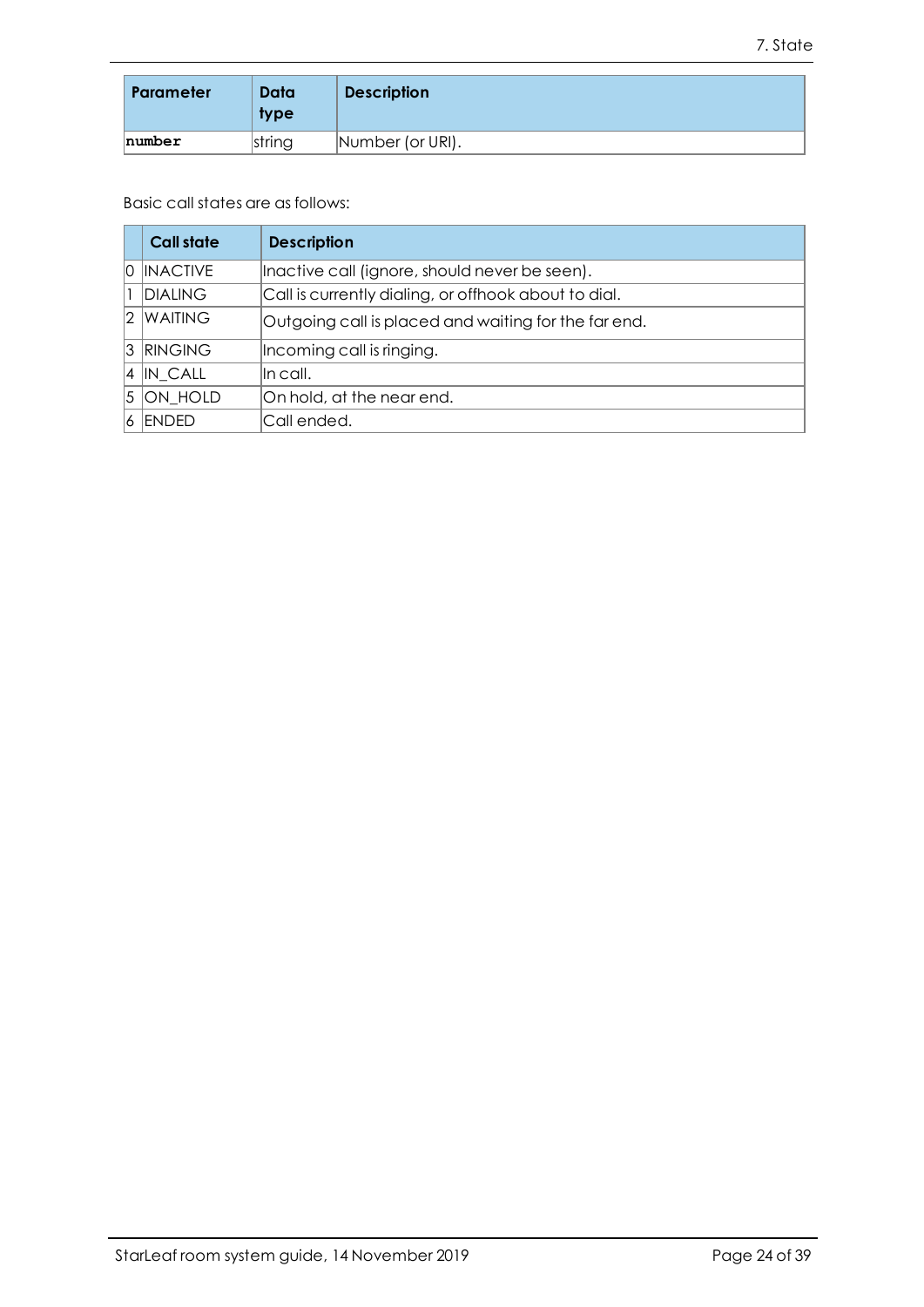Recording state of a call is as follows:

|    | <b>Recording</b><br>state | <b>Description</b>                                                                                                          |
|----|---------------------------|-----------------------------------------------------------------------------------------------------------------------------|
| 10 |                           | UNAVAILABLE Recording is not available for this call (for example, recording is not<br>available for point-to-point calls). |
|    | <b>DISABLED</b>           | This call is not currently being recorded.                                                                                  |
|    | ENABLED                   | This call is currently being recorded.                                                                                      |

For information about the recording action, refer to the Call action section of [Endpoint](https://support.starleaf.com/integrating/cloud-endpoint-control-api/actions/) [Control](https://support.starleaf.com/integrating/cloud-endpoint-control-api/actions/) API actions.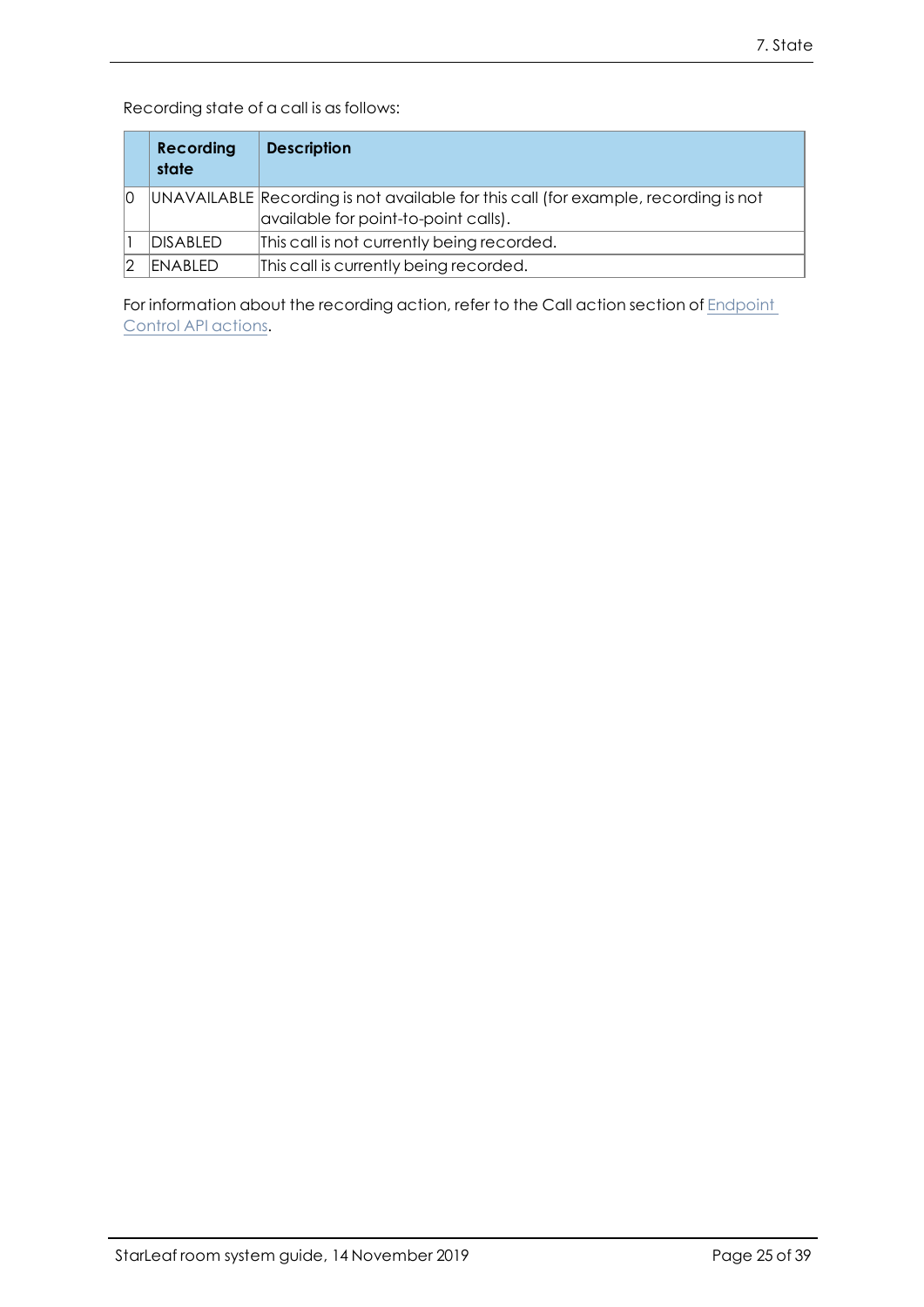### <span id="page-25-0"></span>**7.1.5. Scheduled conferences**

The **scheduled\_conferences** section contains details of current and future scheduled conferences. The top level object contains the element **list**, which is an array of objects:

| Parameter          | Data type      | <b>Description</b>                                        |
|--------------------|----------------|-----------------------------------------------------------|
| lid                | <i>integer</i> | Unique ID (pass as scheduled conference to action dial).  |
| state              | linteger       | Scheduled conference state.                               |
| name               | string         | Display name.                                             |
| start_time integer |                | Conference start time, as UNIX time (may be in the past). |
| end time           | <i>integer</i> | Conference end time, as UNIX time.                        |

Scheduled conference states are as follows:

|           | <b>Schedule</b><br>conference<br>state | <b>Description</b>                                                                                                                                                                                                                                                                                                      |
|-----------|----------------------------------------|-------------------------------------------------------------------------------------------------------------------------------------------------------------------------------------------------------------------------------------------------------------------------------------------------------------------------|
|           | Inormal                                | The conference has been created, but is not in any of the other<br>lstates.                                                                                                                                                                                                                                             |
| $\vert$ 2 | <b>SOON</b>                            | The conference can now be called and joined. For example, on the<br>StarLeaf touchscreen controller, the Join Now button displays green.                                                                                                                                                                                |
| 3         | <b>NOW</b>                             | The conference start time has been reached. For example, on the<br>StarLeaf touchscreen controller, the Join Now button flashes green.<br>On the StarLeaf Phone 2120 and StarLeaf Touch 2020, the message<br>indicator light flashes red. The NOW state continues for five minutes<br>lfrom the start of the conference |
| 4         | <b>NOW QUIET</b>                       | The conference has not reached its end time. For example, on the<br>StarLeaf touchscreen controller, the Join Now button displays green,<br>but does not flash.                                                                                                                                                         |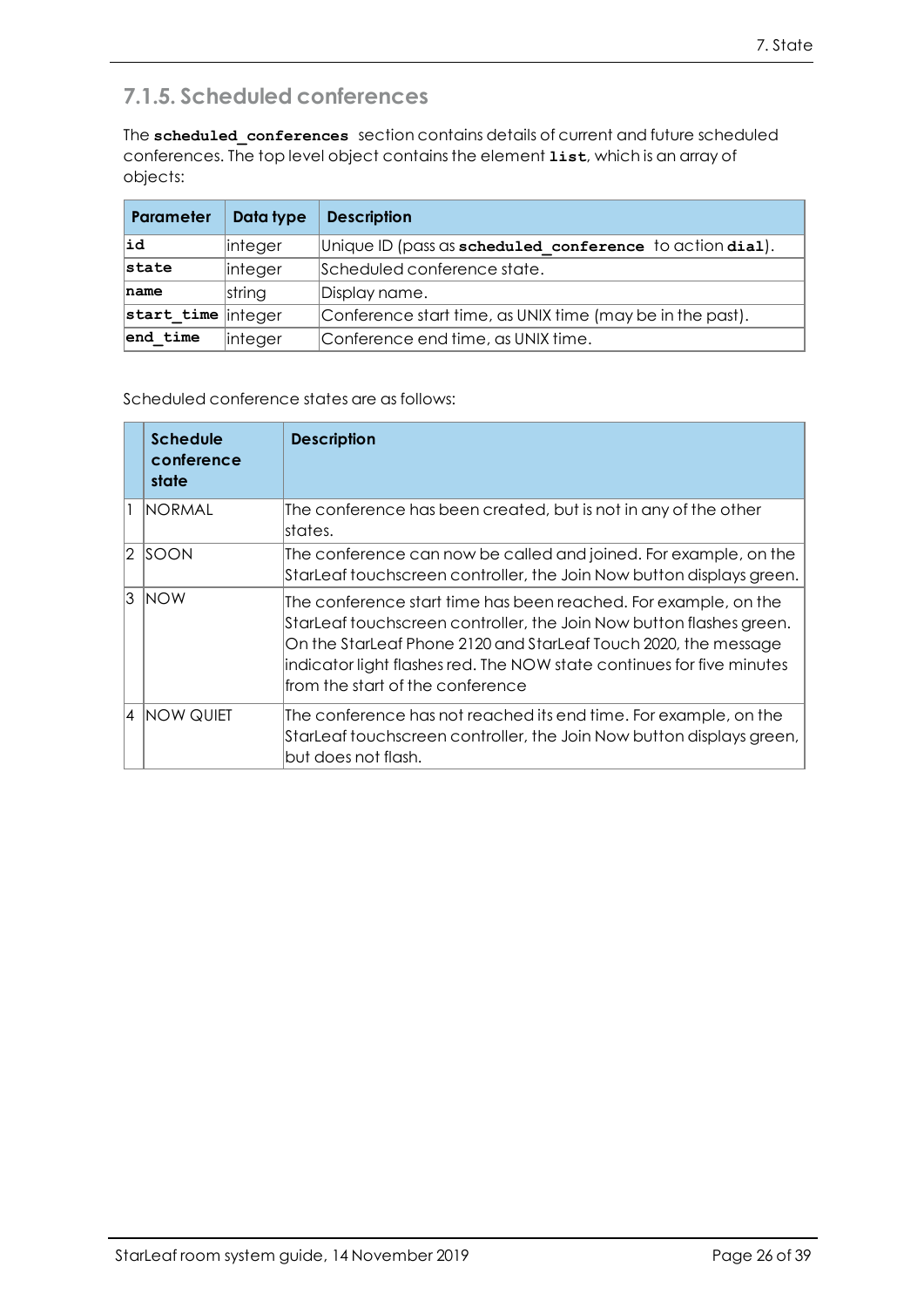### <span id="page-26-0"></span>**7.1.6. Endpoint**

| <b>Parameter</b>           | Data<br>type   | <b>Description</b>                                                                                                                                                                                                                    |
|----------------------------|----------------|---------------------------------------------------------------------------------------------------------------------------------------------------------------------------------------------------------------------------------------|
| ∣id                        | integer        | Endpoint ID.                                                                                                                                                                                                                          |
| dnd                        |                | boolean Whether Do-Not-Disturb is enabled.                                                                                                                                                                                            |
| forwarding<br>availability | linteger       | Forwarding availability states are listed below.                                                                                                                                                                                      |
| forwarding<br><b>state</b> | integer        | Forwarding states are listed below.                                                                                                                                                                                                   |
| forwarding<br>number       | string         | Number or URI forwarded to.                                                                                                                                                                                                           |
| missed calls               | <i>integer</i> | Number of missed calls (cleared when recent calls are<br>opened).                                                                                                                                                                     |
| message<br> count          | integer        | Number of messages that have not been listened to.                                                                                                                                                                                    |
| standby                    |                | boolean Whether the endpoint is currently in standby. This field is only<br>present where a touchscreen controller is connected to a PT<br>Monitor, PT Mini codec, or a room system codec such as Group<br>Telepresence 3330 or 3351. |
| serial                     | string         | The serial number of the touchscreen controller.                                                                                                                                                                                      |

The **endpoint** section details miscellaneous endpoint state.

Forwarding availability value is a bitmask of the following (for example, 3 means that calls could be forwarded to either a mobile number or to another number):

| <b>Forwarding number</b> | <b>Description</b>                         |
|--------------------------|--------------------------------------------|
| Inone.                   | Calls cannot be forwarded.                 |
| <b>MOBILE</b>            | Calls can be forwarded to a mobile number. |
| <b>INUMBER</b>           | Calls can be forwarded to another number.  |

Forwarding state values are as follows:

|               | <b>Forwarding state</b> | <b>Description</b>                      |
|---------------|-------------------------|-----------------------------------------|
|               | OFF                     | Calls are not forwarded.                |
|               | <b>VOICEMAIL</b>        | Calls are forwarded to voicemail.       |
| $\mathcal{D}$ | <b>IMOBILE</b>          | Calls are forwarded to a mobile number. |
|               | INUMBER                 | Calls are forwarded to another number.  |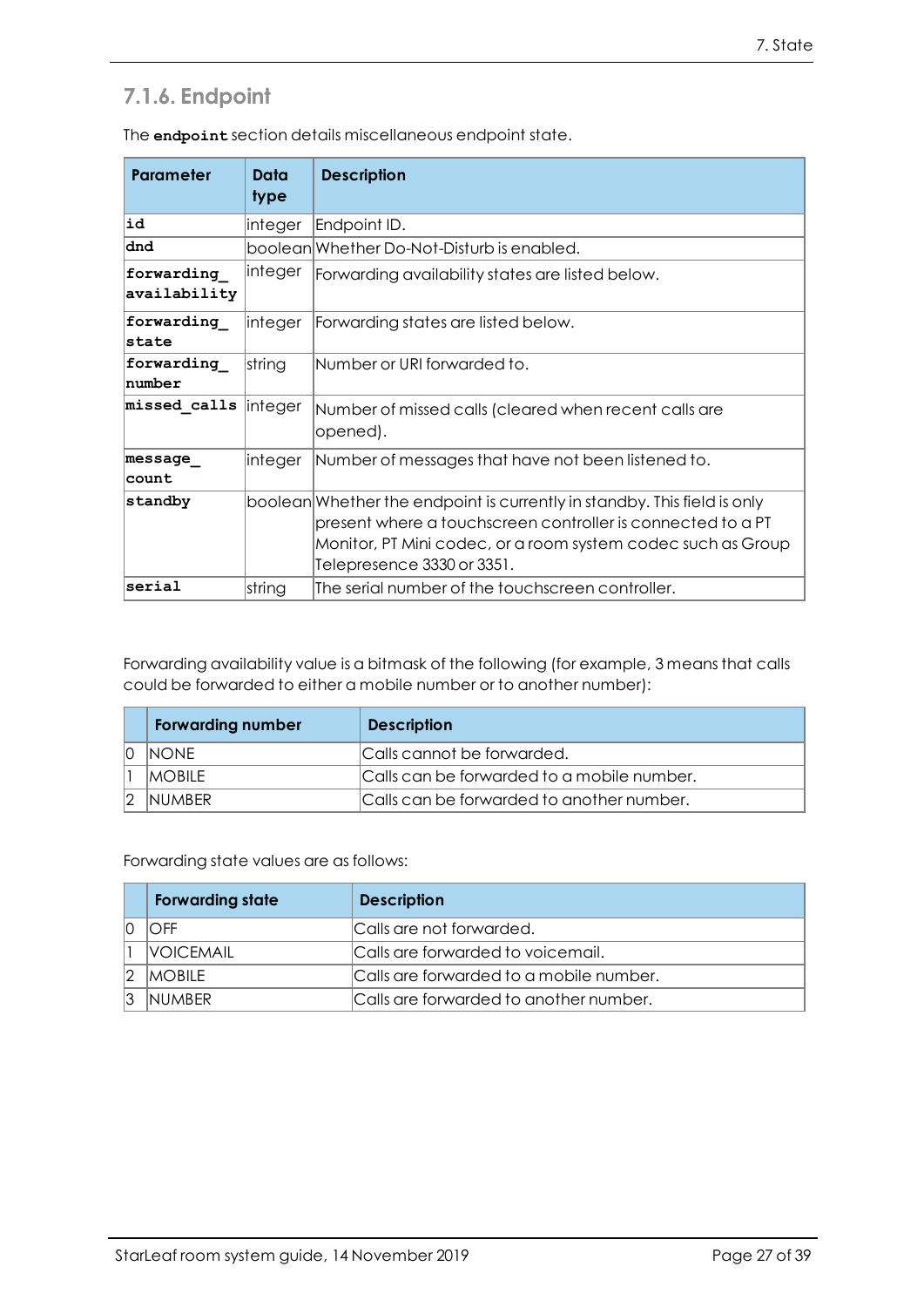### <span id="page-27-0"></span>**7.1.7. Audio**

| <b>Parameter</b>           | Data<br>type | <b>Description</b>                                                                                            |
|----------------------------|--------------|---------------------------------------------------------------------------------------------------------------|
| mute                       |              | boolean Whether audio mute is enabled.                                                                        |
| ringer<br><b>volume</b>    | linteger     | Volume of the ringer.                                                                                         |
| adjunct<br><b>volume</b>   | linteger     | Volume of the adjunct processing audio.                                                                       |
| incal1<br><b>volume</b>    | linteger     | Volume of the HDMI or line-out audio. This is the volume of<br>whichever audio device is in-use for the call. |
| ∣can<br>$ $ toggle<br>mute |              | boolean Whether using the action "audio mute" will currently work.                                            |

The **audio** section details mute state and volume levels.

### <span id="page-27-1"></span>**7.1.8. Video**

The **video** section details mute state, the state of PC sharing, and video settings.

| <b>Parameter</b>        | Data<br>type                                                  | <b>Description</b>                                                  |
|-------------------------|---------------------------------------------------------------|---------------------------------------------------------------------|
| mute                    | boolean                                                       | Whether video mute is enabled.                                      |
| power line<br>frequency | Configured power line frequency, in Hz (50 or 60).<br>integer |                                                                     |
| <b>screens</b>          | integer                                                       | Number of screens attached.                                         |
| pc status               | integer                                                       | PC input status (see below).                                        |
| active camera           | integer                                                       | Index of the currently-active camera.                               |
| cameras                 | array                                                         | Array of objects each describing the state of each<br>camera input. |
| lstatus                 | integer                                                       | Camera input status (see below).                                    |
| pc share status         | integer                                                       | PC sharing status (see below).                                      |
| self view               | integer                                                       | Self_view display mode status (see below).                          |
| conf layout             | string                                                        | Name of the current conference layout.                              |
| active                  | boolean                                                       | Whether the current camera preset is active.                        |
| name                    | string                                                        | Name of the current camera preset.                                  |

PC or camera input status is as follows:

| Input status   | <b>Description</b>                                                                                           |
|----------------|--------------------------------------------------------------------------------------------------------------|
|                | 0 DISCONNECTED Nothing is connected to the input                                                             |
| <b>ACTIVE</b>  | Input is connected, active and working.                                                                      |
| $ 2 $ ASLEEP   | Input is connected, but the source device is asleep or otherwise<br>linactive.                               |
| <b>INVALID</b> | Input is connected and active, but the video mode being used could<br>not be determined or is not supported. |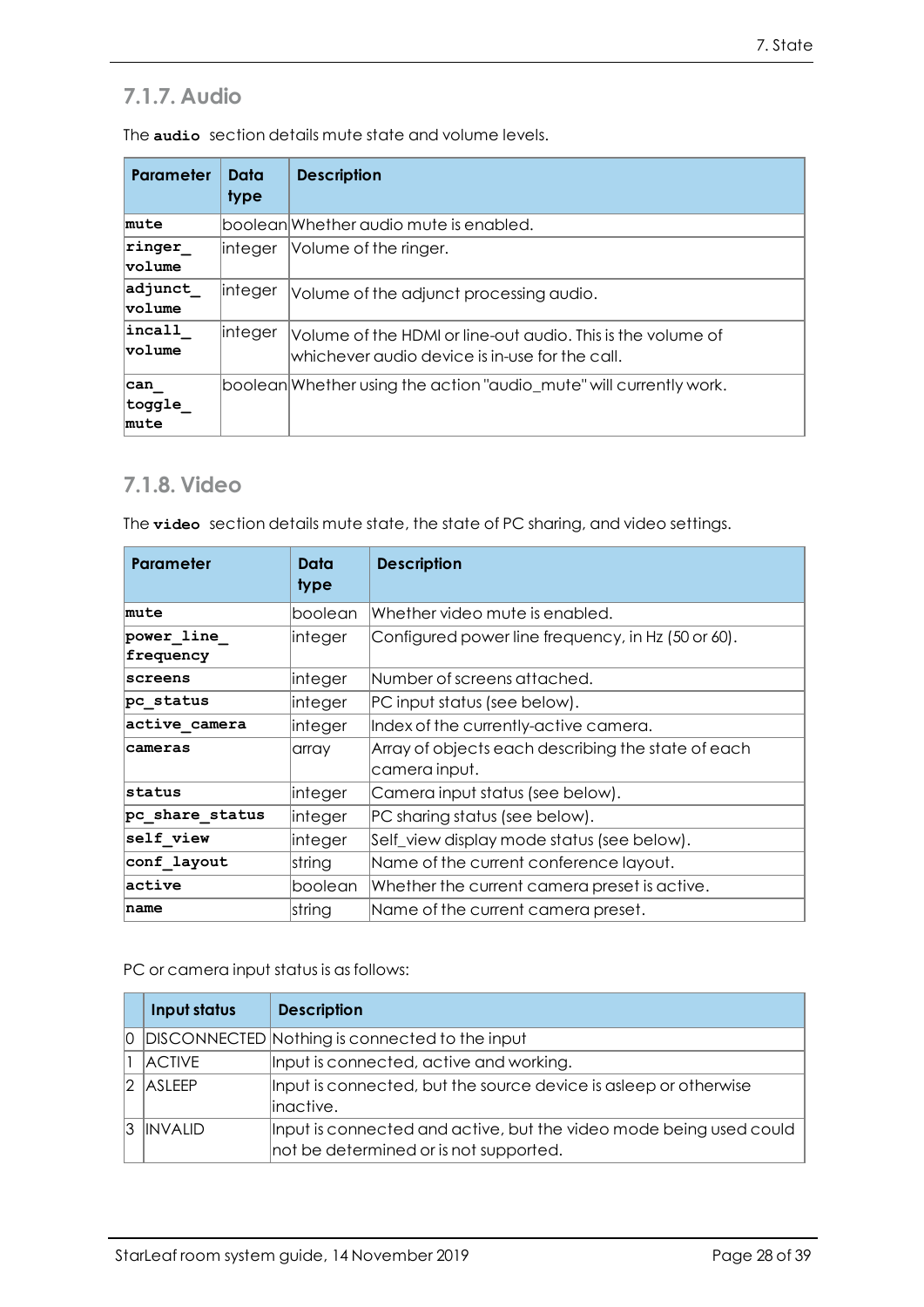Self-view display mode status is as follows:

|                | Input status       | <b>Description</b>                  |
|----------------|--------------------|-------------------------------------|
| $\overline{0}$ | <b>IAUTO</b>       | Self view is set to automatic mode. |
|                | <b>IALWAYS OFF</b> | Self view is set to always off.     |
|                | 2 ALWAYS ON        | Self view is set to always on.      |

PC sharing status is as follows:

| <b>Sharing status</b>        | <b>Description</b>                             |
|------------------------------|------------------------------------------------|
| 0 PC SHARE STATUS NONE       | There is no shared PC.                         |
| <b>PC SHARE STATUS LOCAL</b> | A PC is shared at the local end of the call.   |
| 2 PC_SHARE_STATUS_REMOTE     | A PC is shared from the remote end of the call |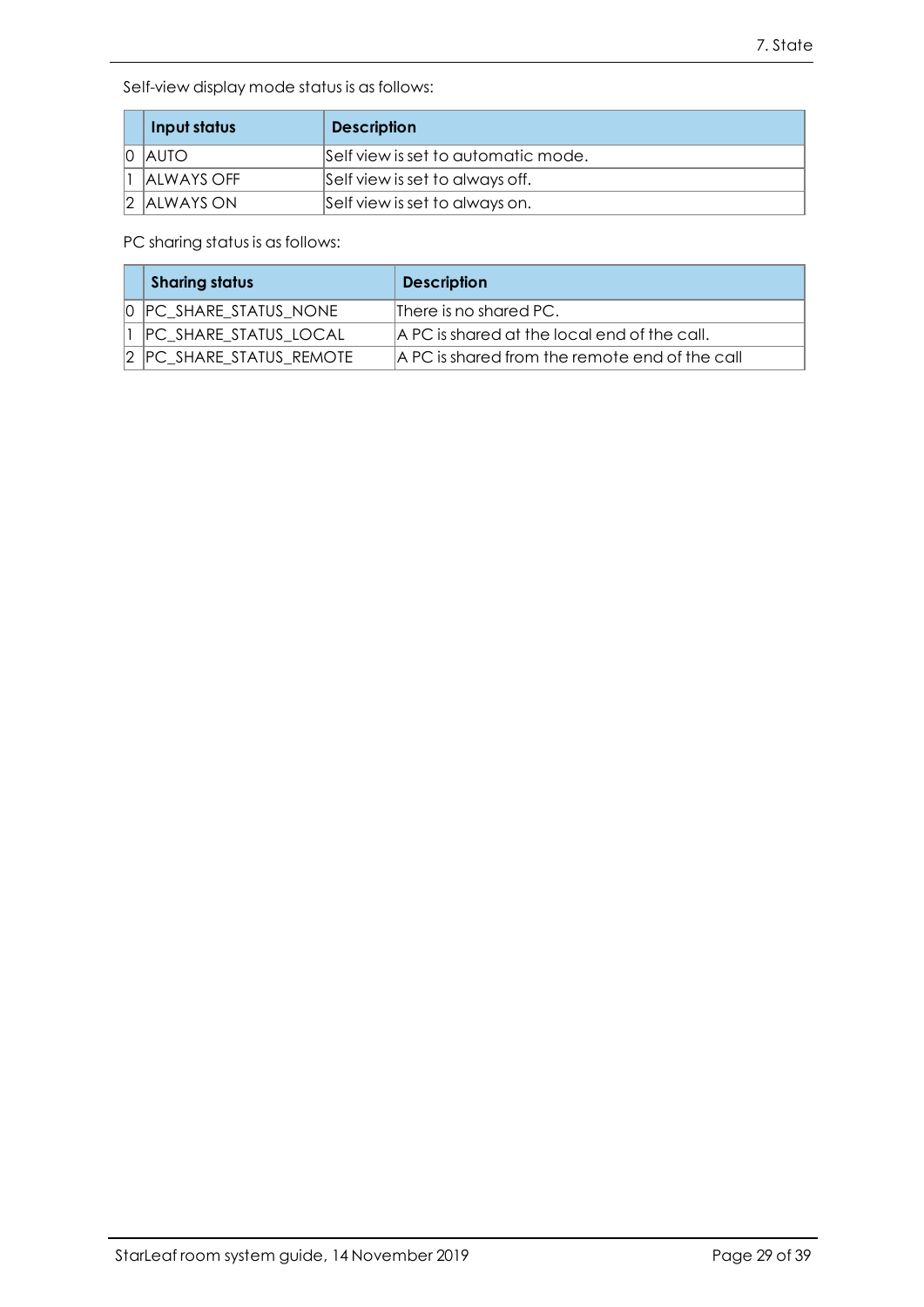### <span id="page-29-0"></span>**7.1.9. Favorites**

The **favorites** section details calling and presence details of the first few favorite contacts.

| <b>Parameter</b>                                                   | Data type      | <b>Description</b>                                      |
|--------------------------------------------------------------------|----------------|---------------------------------------------------------|
| lid                                                                | linteger       | Favorite ID (pass as favorite to action dial).          |
| $\frac{1}{\text{displayname}}$ and $\frac{1}{\text{displaystyle}}$ |                | Display name.                                           |
| type                                                               | linteger       | Number type (see Contacts, under contact number types). |
| number                                                             | string         | Number (or URI).                                        |
| presence                                                           | <i>integer</i> | API presence state.                                     |

The presence states for favorites is as follows:

|                | Presence<br>state | <b>Description</b>                                                            |
|----------------|-------------------|-------------------------------------------------------------------------------|
| lO.            | Iunknown          | lPresence state is unknown.                                                   |
|                | <b>AVAILABLE</b>  | The favorite is available.                                                    |
| 12             | IN CAII           | The favorite is currently in a call.                                          |
| $\mathcal{E}$  | DO NOT            | The favorite has set presence to do not disturb.                              |
|                | <b>DISTURB</b>    |                                                                               |
|                | $4$ Calls         | The favorite has forwarded calls.                                             |
|                | <b>FORWARDED</b>  |                                                                               |
| <sup>5</sup>   | <b>INOT</b>       | The favorite is offline, or the endpoint is not connected.                    |
|                | AVAILABLE         |                                                                               |
| $\overline{6}$ | <b>MOBILE</b>     | The favorite is a signed in iPad user who is not currently looking at Breeze. |
|                |                   | This user can receive notifications of incoming calls and conferences.        |

### <span id="page-29-1"></span>**7.1.10. Locale**

The **locale** section contains the current localization settings.

| <b>Parameter</b> | Data type | <b>Description</b>                      |
|------------------|-----------|-----------------------------------------|
| $\lfloor$ lang   | string    | Language setting, as IETF language tag. |

### <span id="page-29-2"></span>**7.1.11. Network**

The **network** section contains the current IP address and routing settings.

| Parameter  | Data type | <b>Description</b>                |
|------------|-----------|-----------------------------------|
| ip         | string    | IPv4 address of the endpoint.     |
| hostname   | string    | Hostname of the endpoint.         |
| netmask    | string    | Netmask of the local IPv4 subnet. |
| qateway    | string    | Default gateway for IPv4.         |
| nameserver | string    | IPv4 address of the DNS server.   |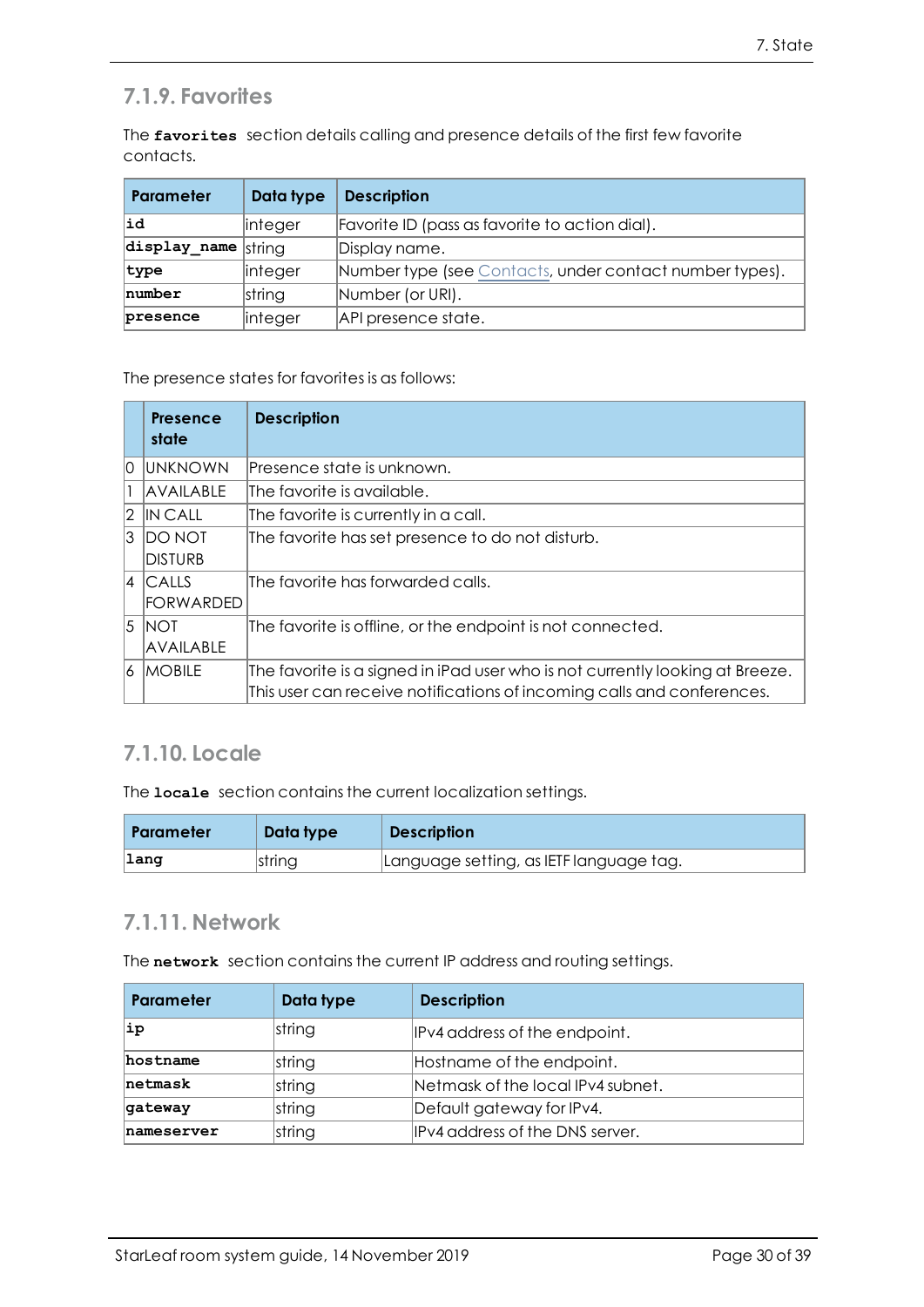## <span id="page-30-0"></span>**7.2. Immediate and delayed state requests**

There are two types of state request:

- 1. State requests that always return immediately with the current state.
- 2. State requests that delay feedback until the state changes from a particular point in time.

In the response to any state request, within each state section, a **counter** field can be found. The **counter** is an integer value, which identifies that particular state snapshot. The **counter** is incremented whenever any change to the state occurs (Note. there is no maximum value for the **counter** and it does not return to zero). If you include this **counter** in a subsequent state request, the codec only returns the state response when the counter has changed. (HTTP: In this case, the HTTP connection is held open until a relevant change occurs, and then the whole state as requested is returned. SERIAL: No response is given until this counter changes, at which point the whole state as requested is returned.)

Note that state can be returned as if changed without any differences being visible in the response (for example the state may change from A to B and back to A), and that some state differences do not result in a response being pushed (for example, the call timer). Additionally, every section has a local counter for that section (the field counter inside that section object), which is incremented when something in that section changes. There is no way for it to be waited-for directly, but it can be used to determine whether any detail in that section has changed between consecutive requests.

Examples:

1. Without the **counter** field, you immediately receive the response.

For example, request:

```
{"id":1,"request":{"action":"state","filter":"endpoint"}}
```
The response is:

```
{"id":1,"response":{"counter":33170,"endpoint":{"counter":54,"id":406,
"serial":"SLP1409040","dnd":false,"forwarding_availability"
:2,"forwarding_state":0,"missed_calls":0,"message_count"
:0,"standby":true}}}
```
2. You can use this feature to wait for an incoming call without repeatedly polling the server.

For example, request:

**{"id":2,"request":{"action":"state","filter":"calls","counter":33170}}**

There may be no immediate response at this point, but when an incoming call arrives, the response is:

```
{"id":2,"response":{"counter":33173,"calls":{"counter":95,"list":
[{"id":644,"state":3,"call_time":0,"start_time":0,"participants"
:[{"id":643,"state":2,"name":"John Smith","number":"john.smith
@starleaf.com"}]}]}}}
```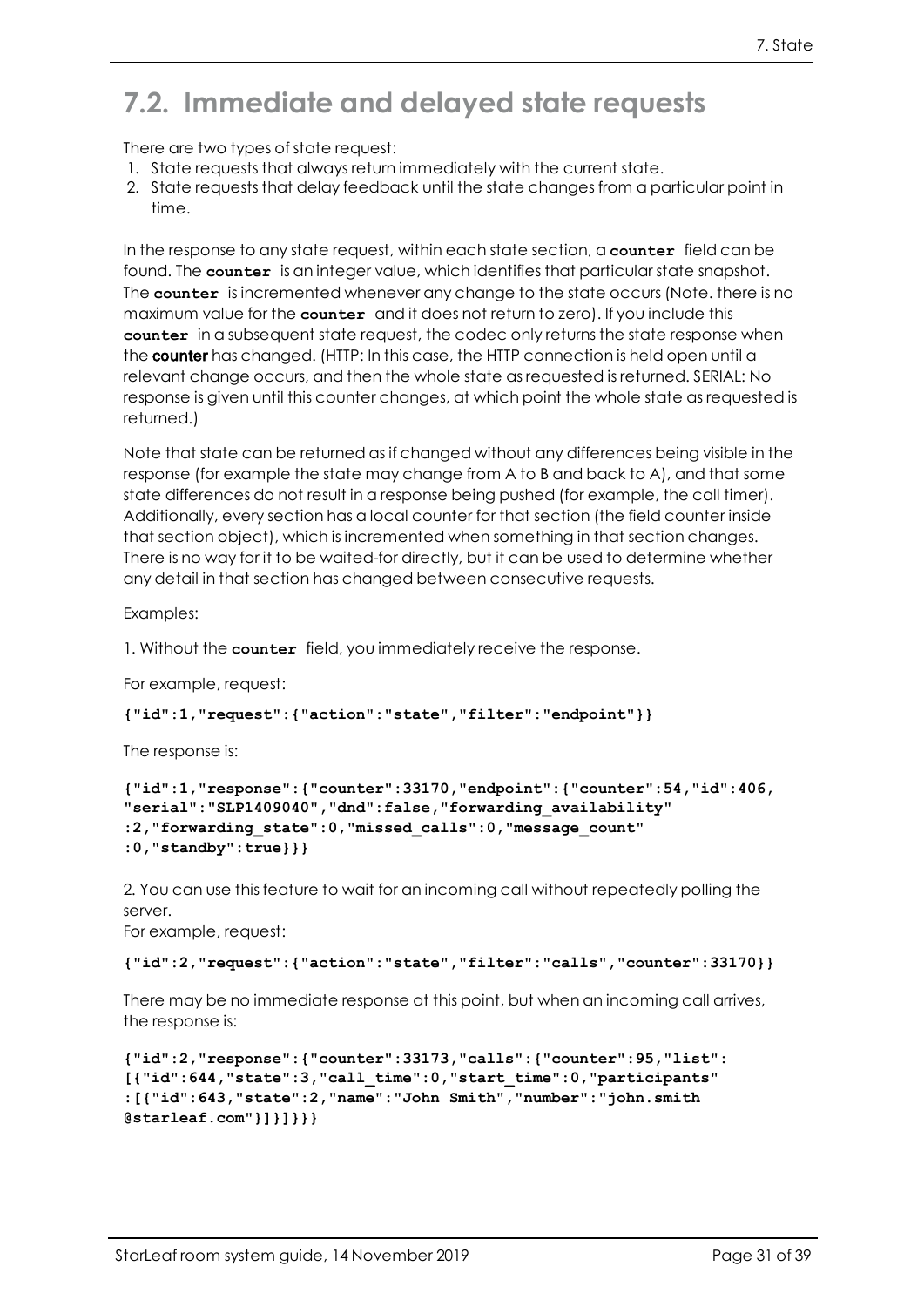## <span id="page-31-0"></span>**7.3. Requesters**

Any state request can specify a requester name with the additional string argument **requester**. When this is made, all previous outstanding requests from the same requester are canceled and return immediately (with an error message). The intent of this feature is to allow purging of old requests from devices that know they will only ever have one outstanding state request but could be restarted for whatever reason.

If requester is not specified, then multiple outstanding requests are allowed. There is a global limit on the total number of state requests (both anonymous and named) against any API instance (currently 32) – if this is exceeded, the oldest request (the one made earliest in time) is canceled and returns an error message to the user.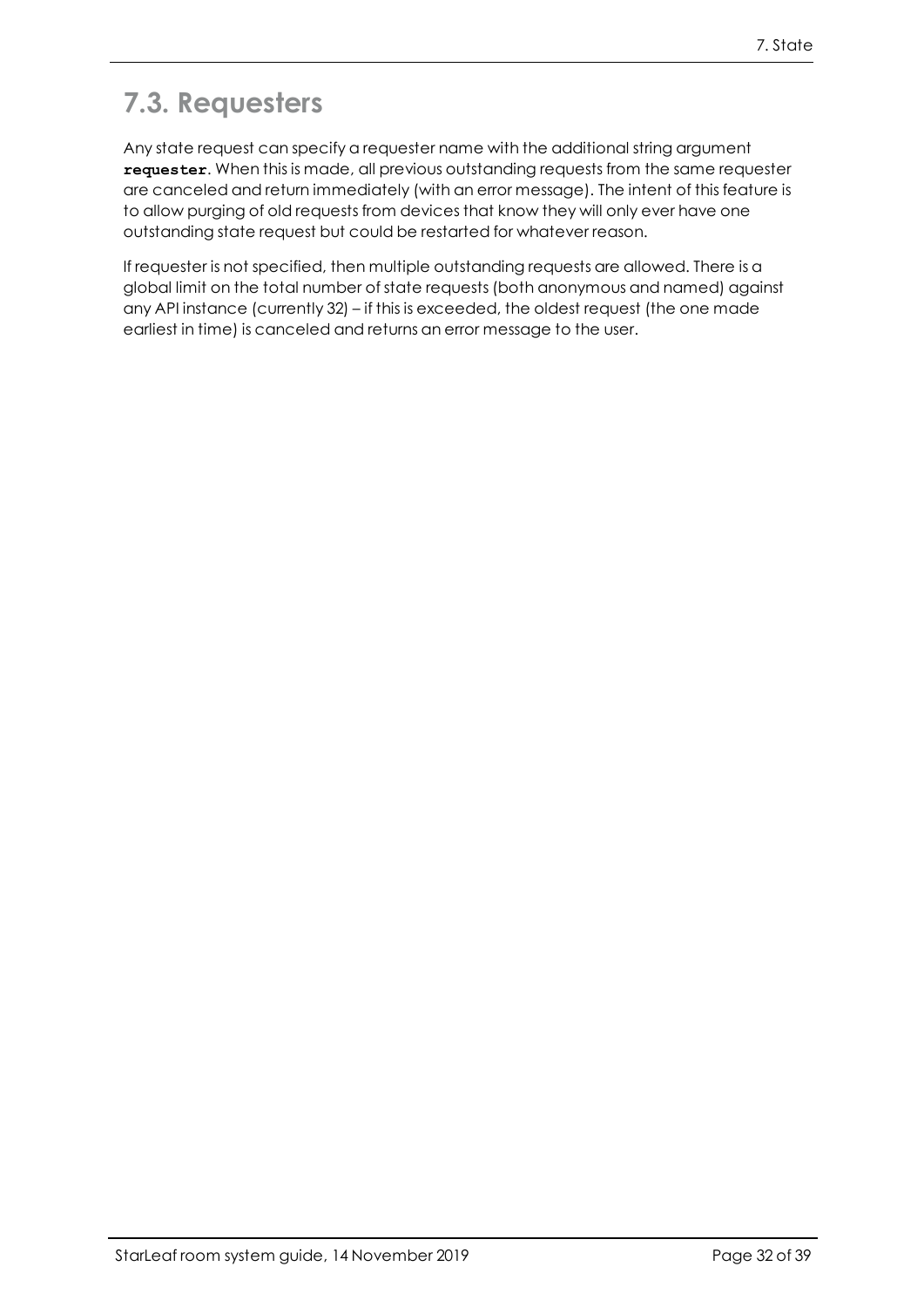## <span id="page-32-1"></span><span id="page-32-0"></span>**8. Contacts**

## **8.1. Directory types**

Contacts are fetched by requesting the path **/contacts**.

There are four different contact directory types:

- <sup>n</sup> **global** (or **directory**) the organization global contact directory.
- **PERSONAL** the personal contact directory of the current user.
- **n recent** (or **history**) the set of recent calls.
- <sup>n</sup> **favorite** (or **favourite**)– the favorites of the current user.

The initial members of the **favorite** directory type are also accessible via the state section **favorites**, which has the additional ability to push presence updates for those members.

| Parameter | Data type | <b>Description</b>                              |
|-----------|-----------|-------------------------------------------------|
| type      | string    | Directory type (see above).                     |
| search    | string    | Search string.                                  |
| sort      | string    | Sort order (either first, last or last, first). |
| start     | integer   | Index in directory of first contact to fetch.   |
| count     | integer   | Number of contacts to fetch (1 to 20).          |

The returned object contains the details of the view created (determined by the **type**, **search** and **sort** arguments to the request), along with the actual results of the search within that view (determined by the **start** and **count** arguments).

| Parameter     | Data<br>type | <b>Description</b>                                                                 |
|---------------|--------------|------------------------------------------------------------------------------------|
| total entries | linteger     | The total number of contacts in this view (whole directory or<br>searched subset). |
| view sequence | linteger     | Sequence number of the current transient view.                                     |
| ribbon        | array        | Ribbon values (global and personal directories only)                               |
| results       | array        | Array of contact detail objects (see below).                                       |

The contact details available depend on which directory is being fetched.

| The global and personal directories contain: |  |
|----------------------------------------------|--|
|                                              |  |

| Parameter  | Data<br>type | <b>Description</b>                                                   |
|------------|--------------|----------------------------------------------------------------------|
| index      | linteger     | Index in this directory. The index is 0-indexed.                     |
| ∣id        | integer      | Contact ID (for fetching detail and to use with the dial<br>action). |
| first name | string       | First name.                                                          |
| last name  | string       | Last name.                                                           |
| numbers    | array        | Array of number objects.                                             |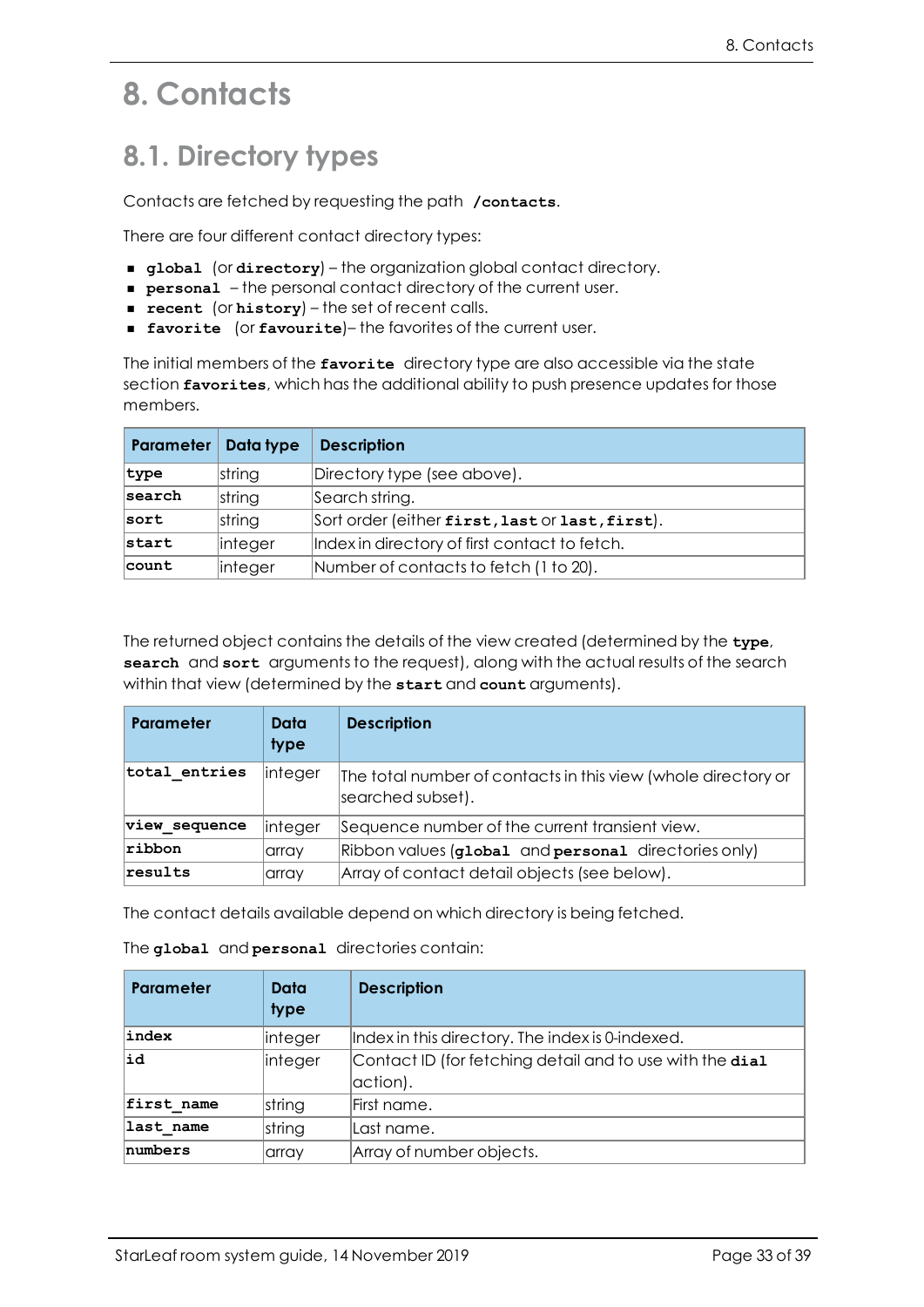The recent calls list entries contain:

| Parameter       | Data<br>type | <b>Description</b>                                                           |
|-----------------|--------------|------------------------------------------------------------------------------|
| index           | linteger     | Index in this directory. The index is 0-indexed.                             |
| ∣id             | integer      | Contact ID (for fetching detail and to use with the dial<br>action).         |
| display name    | string       | Display name.                                                                |
| count           | linteger     | Number of calls made e (repeated calls to the same<br>contact are combined). |
| time            | linteger     | Time of last call (UNIX time).                                               |
| <b>loutcome</b> | integer      | Call outcome (see below).                                                    |
| duration        | integer      | Call duration (seconds).                                                     |
| number          | object       | A single number object.                                                      |

The favorite list entries contain:

| Parameter      | Data<br>type | <b>Description</b>                                                   |
|----------------|--------------|----------------------------------------------------------------------|
| index          | linteger     | Index in this directory. The index is 0-indexed.                     |
| ∣id            | integer      | Contact ID (for fetching detail and to use with the dial<br>action). |
| display name   | string       | Display name.                                                        |
| presence       | linteger     | lPresence state.                                                     |
| evsip presence | linteger     | EVSIP presence state.                                                |
| number         | object       | A single number object.                                              |

### <span id="page-33-0"></span>**8.2. Detailed contacts**

To fetch a detailed contact, first search for the normal contact by whatever means. When the normal contact is available, fetch the detailed contact using the **id** in the short entry for that contact.

**Note:** The contact **id** is transient and may change and therefore you must search for the contact **id** before requesting any details.

| Parameter |                 | Data type   Description              |
|-----------|-----------------|--------------------------------------|
| type      | string          | Directory type (see above).          |
| $detai1$  | <b>Iboolean</b> | Set to true to fetch contact detail. |
| contactid | <i>integer</i>  | The ID of the contact to fetch.      |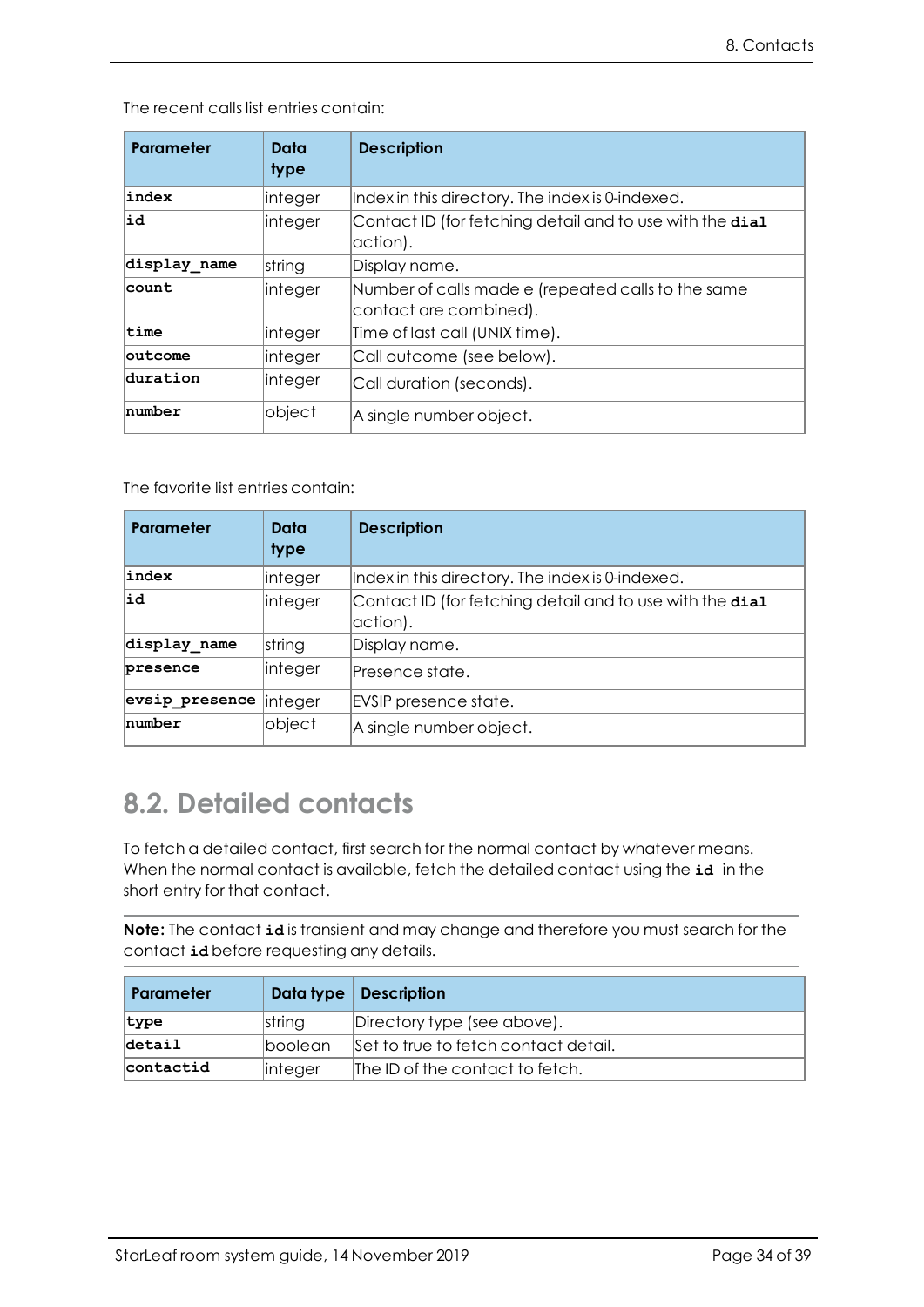Examples:

- $\blacksquare$  To fetch a list of up to 20 contacts from the global directory: request: **contacts?type=global&pretty**
- <sup>n</sup> To see more contacts, pass in the **start** argument: request: **contacts?type=global&start=20&pretty**

This returns a list of up to 20 contacts from the global directory, starting at the 21st contact in the global directory as ordered by the default alphabetic ordering of last name, first name.

■ To search for a particular contact: request: **contacts?type=global&search=John%20Doe&pretty** Example result:

```
{
 "view_sequence" : 3,
 "total_entries" : 1,
 "results" : [{
   "index" : 0,
   "id" : 165,
   "display_name" : "John Doe",
   "first_name" : "John",
   "last_name" : "Doe",
   "numbers" : [
  ]
 }
]
}
```
■ An empty search string matches everything, so **contacts?type=global&search=&pretty** is equivalent to **contacts?type=global&pretty**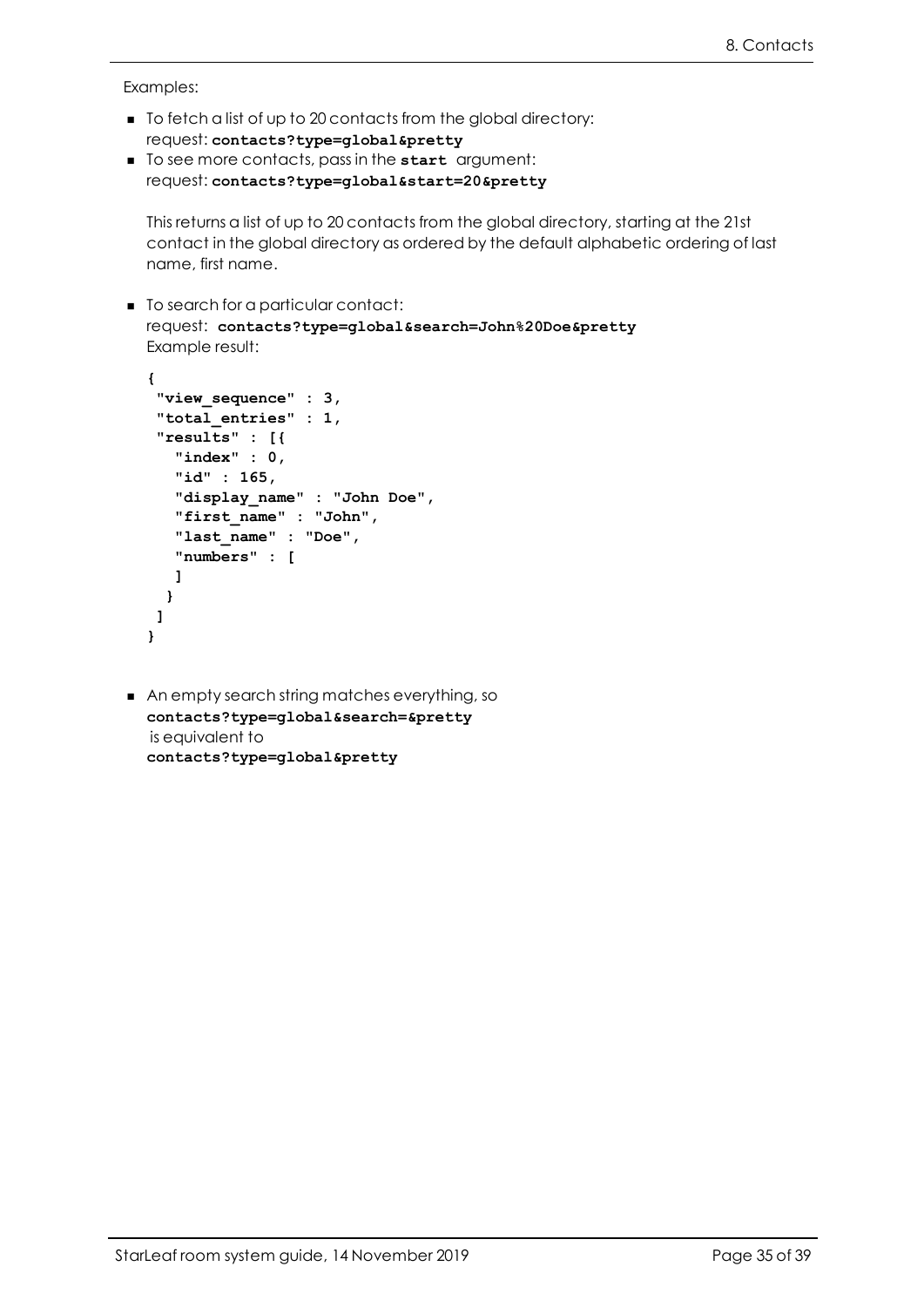<sup>n</sup> When a search has been made, more information can be viewed on a particular contact by passing in the integer **contactid**. request: **contacts?type=global&detail&contactid=165&pretty** Example result:

```
{
 "view_sequence" : 3,
 "total_entries" : 1,
 "results" : [{
   "index" : 0,
   "id" : 165,
   "display_name" : "John Doe",
   "first_name" : "John",
   "last_name" : "Doe",
   "numbers" : [{
     "type" : 1,
     "number" : "9001"
   }
  ]
 }
]
}
```
### <span id="page-35-1"></span><span id="page-35-0"></span>**8.3. Personal contacts**

### **8.3.1. Contact number types**

Contact number types that can be set are as follows:

|    | <b>Contact type</b> | <b>Description</b>                  |
|----|---------------------|-------------------------------------|
|    | <b>INTERNAL</b>     | Organization-internal cloud number. |
|    | <b>CLOUD</b>        | Global cloud number.                |
| 13 | <b>MOBILE</b>       | Mobile number (PSTN).               |
| 14 | WORK                | lWork number.                       |
|    | HOME                | Home number.                        |

### <span id="page-35-3"></span><span id="page-35-2"></span>**8.4. Recent calls**

#### **8.4.1. Clearing recent calls**

The **clear recent** action clears the recent calls list. It takes no arguments.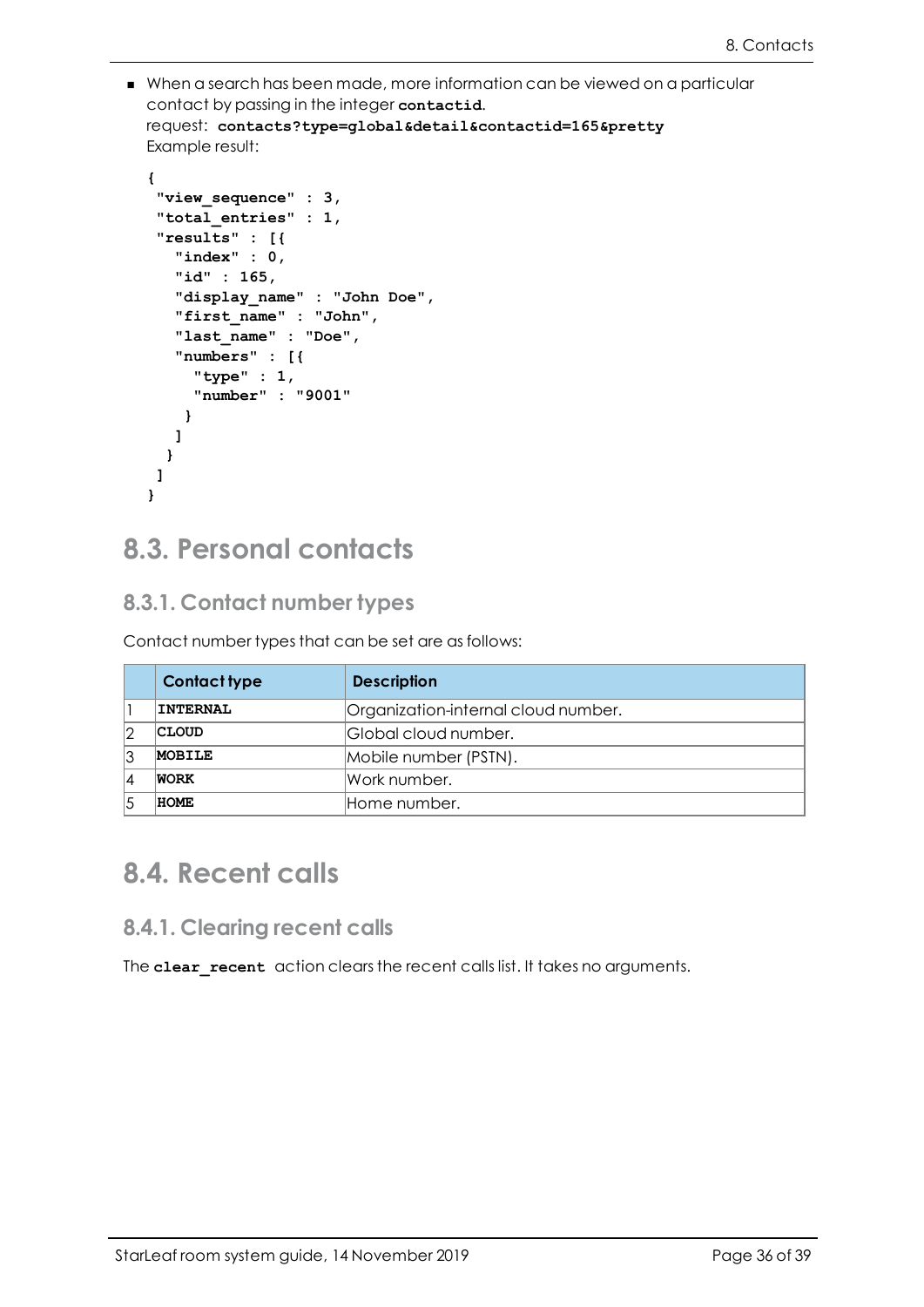# <span id="page-36-0"></span>**9. Example Python key derivation script**

This is an example of how to derive the authentication key. This example uses Python. Authentication is required where you connect to the codec over IP. This is not required for serial connections.

```
#!/usr/bin/python
# Copyright (c) StarLeaf Ltd. 2015
import hashlib
import hmac
import pbkdf2
import binascii
def endpoint_api_key(password, salt_hex, iterations, verbose=False):
  if verbose:
   print "Key is PBKDF2(HMAC-SHA256, '%s', '%s', %d, 32)." % (password,
salt_hex, iterations)
  salt = binascii.unhexlify(salt_hex)
  key = pbkdf2.PBKDF2(passphrase=password, salt=salt,
iterations=iterations,
                      digestmodule=hashlib.sha256, macmodule=hmac)
  key hex = key. hexread(32)
  if verbose:
    print "Key is '%s'." % key_hex
  return key_hex
def endpoint_api_response(key, challenge, verbose=False):
  if verbose:
    print "Response is HMAC-SHA256('%s', '%s')." % (key, challenge)
  key_bytes = binascii.unhexlify(key)
  hash = hmac.new(key_bytes, challenge, hashlib.sha256)
  response = hash.hexdigest()
  if verbose:
   print "Response is '%s'." % response
  return response
if __name__ == '__main__':
  from optparse import OptionParser
  parser = OptionParser()
  parser.add_option("--password", dest='password', help="API password, as
set in portal.")
  parser.add_option("--salt", dest='salt', help="Salt to apply to the
password during key derivation.")
  parser.add_option("--iterations", dest='iterations', type='int',
help="Number of iterations to hash during key derivation.")
  parser.add_option("--key", dest='key', help="Key derived from
password.")
```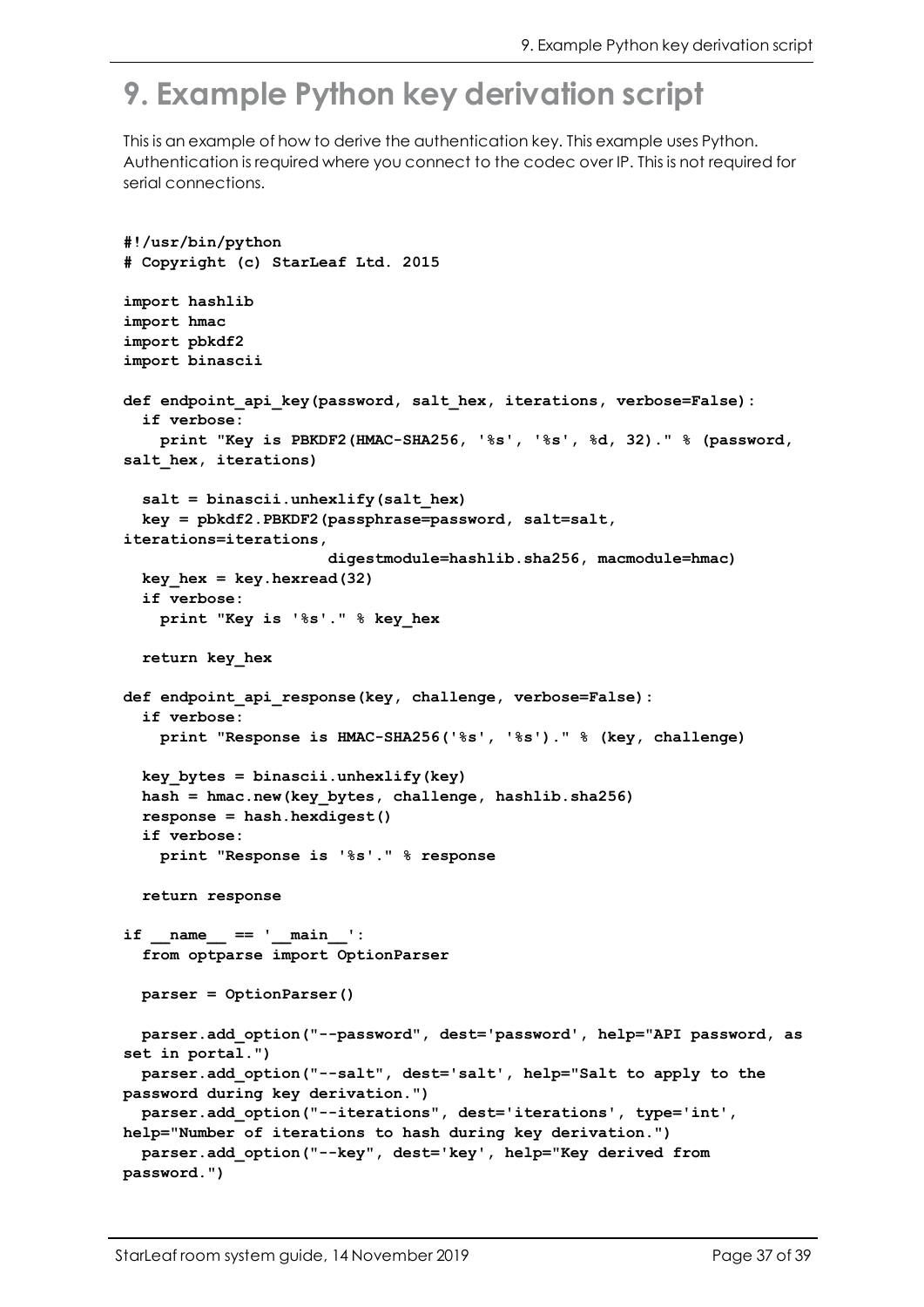```
parser.add_option("--challenge", dest='challenge', help="Challenge
returned by server.")
  parser.add_option("--mode", type='choice', choices=['key', 'respond'],
dest='mode', default='respond',
                    help="Mode: key (derive key from password) or respond
(build response to challenge).")
 parser.add_option("--format", type='choice', choices=['text', 'query',
'json'], dest='format', default='text',
                    help="Output format for response: (text (plain text),
query (HTTP URI query format) or json (JSON object)).")
  parser.add_option("--verbose", action='store_true', dest='verbose',
help="Print details of intermediate steps.")
  (opt, args) = parser.parse_args()
  if opt.key:
   key = opt.key
  else:
    key = endpoint_api_key(opt.password, opt.salt, opt.iterations,
opt.verbose)
  if opt.mode == 'key':
   print key
  elif opt.mode == 'respond':
    response = endpoint_api_response(key, opt.challenge, opt.verbose)
    if opt.format == 'query':
      print "challenge=%s&response=%s" % (opt.challenge, response)
    elif opt.format == 'json':
      print "{\n \"challenge\": \"%s\",\n \"response\": \"%s\"\n}" %
(opt.challenge, response)
    else:
      print opt.response
  else:
    print "Invalid mode '%s'." % opt.mode
```